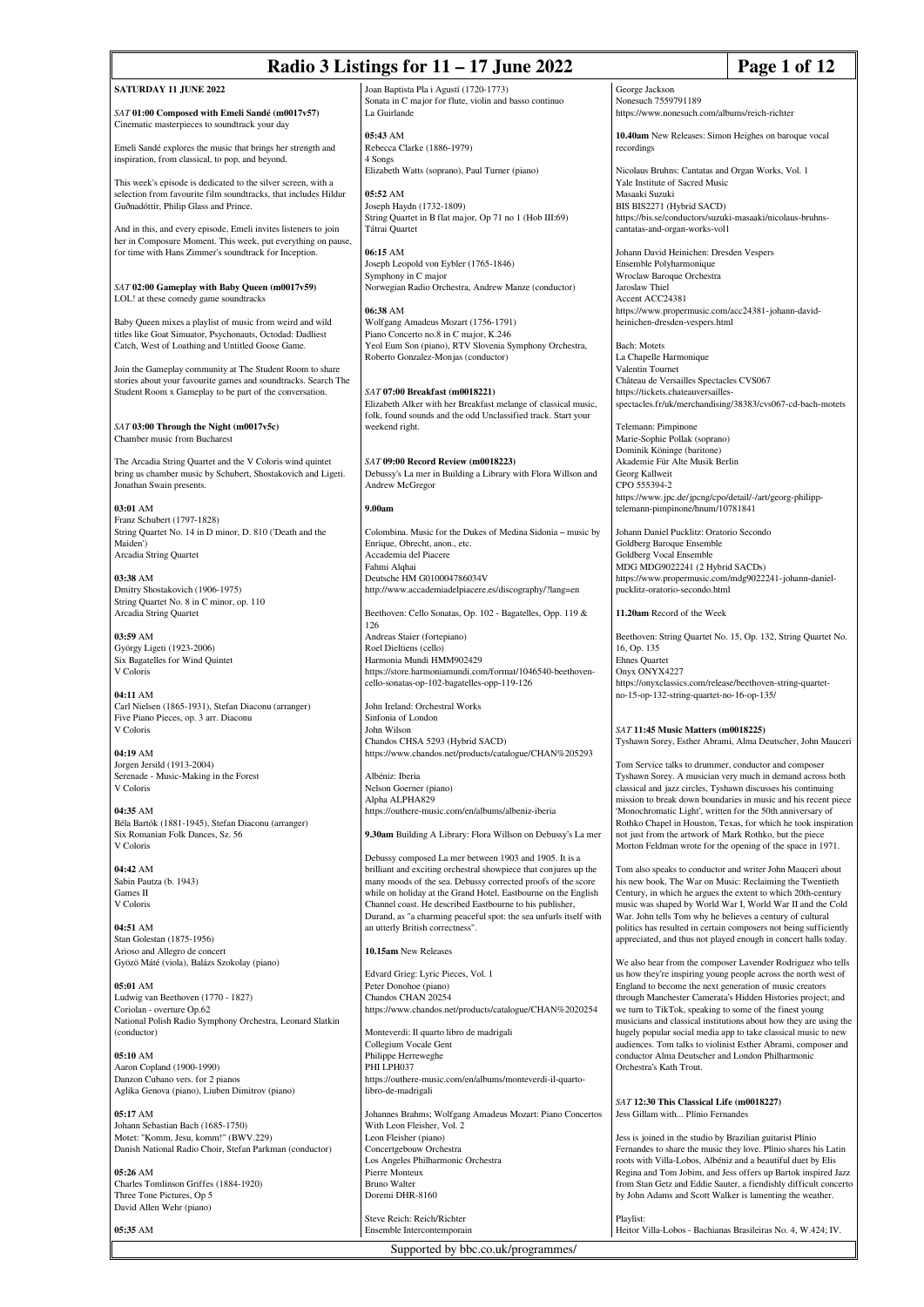| Page 2 of 12<br>Radio 3 Listings for 11 - 17 June 2022                                                                             |                                                                                                                                        |                                                                                                            |                                                                  |
|------------------------------------------------------------------------------------------------------------------------------------|----------------------------------------------------------------------------------------------------------------------------------------|------------------------------------------------------------------------------------------------------------|------------------------------------------------------------------|
| Danza [Michael Tilson Thomas, New World Symphony]                                                                                  | Father Trulove  James Creswell (bass)                                                                                                  |                                                                                                            | Lenka Škornicková (soprano), Olga Kodešová (alto), Damiano       |
| Eddie Sauter / Stan Getz - I'm Late, I'm Late                                                                                      | Mother GooseEve Gigliotti (contralto)                                                                                                  |                                                                                                            | Binetti (tenor), Ilja Prokop (bass), Radek Rejšek (organ), Czech |
| Beethoven - Bagatelles, Op. 33: V. Allegro, ma non troppo<br>[Cristian Budu]                                                       | SellemTony Stevenson (tenor)<br>Keeper of the MadhousePaul Corona (bass)                                                               |                                                                                                            | Radio Choir, Pilsen Radio Orchestra, Josef Hercl (conductor)     |
| Scott Walker - It's Raining Today<br>Isaac Albeniz - Suite espanola no. 1, Op.47; III. Sevilla [Julian                             | Metropolitan Opera Chorus and Orchestra<br>Conductor Susanna Mälkki                                                                    | 03:42 AM                                                                                                   |                                                                  |
| Bream]                                                                                                                             |                                                                                                                                        | Dmitry Shostakovich (1906-1975)<br>Sonata for violin and piano (Op.134)                                    |                                                                  |
| John Adams - Saxophone Concerto; II. Molto vivo: a hard,                                                                           | Read the full synopsis on the Met Opera website:                                                                                       | Vesko Eschkenazy (violin), Ludmil Angelov (piano)                                                          |                                                                  |
| driving pulse [Timothy McAllister (sax), St Louis Symphony,<br>David Robertson]                                                    | https://bit.ly/3LQUUAX                                                                                                                 | 04:14 AM                                                                                                   |                                                                  |
| Elis Regina & Antônio Carlos Jobim - Águas de março                                                                                |                                                                                                                                        | Wolfgang Amadeus Mozart (1756-1791)                                                                        |                                                                  |
| Johann Sebastian Bach - O Jesu Christ, mein's Lebens Licht<br>Motet, BWV 118 [English Baroque Soloists, The Monteverdi             | SAT 22:00 New Music Show (m001822m)<br>Weligwic - Place of Willows                                                                     | Adagio and fugue for strings in C minor, K.546<br>Norwegian Radio Orchestra, Andrew Manze (conductor)      |                                                                  |
| Choir, John Eliot Gardiner]                                                                                                        |                                                                                                                                        |                                                                                                            |                                                                  |
|                                                                                                                                    | Kate Molleson introduces some of the latest sounds including<br>the premiere of James Weeks's Weligwic, a work which hovers            | 04:23 AM<br>Traditional, Narciso Yepes (arranger)                                                          |                                                                  |
| SAT 13:00 Inside Music (m0018229)                                                                                                  | on the very margins of orchestral sound, a half-light world,                                                                           | Romanza for guitar                                                                                         |                                                                  |
| Cor anglais player Sue Böhling with music beyond the bar lines                                                                     | overcast and subdued. Also tonight, Akanthos, a classic of<br>musical modernism by Iannis Xenakis, whose centenary is                  | Stepan Rak (guitar)                                                                                        |                                                                  |
| Sue Böhling is the principal cor anglais player at the London                                                                      | celebrated this year and, in advance of a performance at the                                                                           | 04:29 AM                                                                                                   |                                                                  |
| Philharmonic Orchestra. Today, Sue gives an insight into what<br>it's like to play on some very famous film soundtracks, finds     | New Music Biennial at the beginning of next month, The Power<br>and the Glory from Gazelle Twin and Max Wardener, an                   | Richard Addinsell (1904-1977)<br>Warsaw concerto for piano and orchestra                                   |                                                                  |
| perfection in the beautiful voice of Véronique Gens and reveals                                                                    | elegiac anti-idyll exploring themes of English heritage. And, in                                                                       | Patrik Jablonski (piano), Polish Radio Orchestra, Wojciech                                                 |                                                                  |
| a piece by the Baroque composer Jan Dismas Zelenka which, as<br>a wind player, is almost impossible to play.                       | Sounding Change, Gabriel Prokofiev talks about his latest<br>album, Howl and "untangling signal from noise, truth from lies            | Rajski (conductor)                                                                                         |                                                                  |
|                                                                                                                                    | and how political protest sometimes emerges from this                                                                                  | 04:39 AM                                                                                                   |                                                                  |
| Plus, some James Brown to lift any mood                                                                                            | overload."                                                                                                                             | Richard Strauss (1864-1949)<br>Largo from Funf Klavierstucke Op 3 No 3                                     |                                                                  |
| A series in which each week a musician explores a selection of                                                                     |                                                                                                                                        | Ludmil Angelov (piano)                                                                                     |                                                                  |
| music - from the inside.                                                                                                           | <b>SUNDAY 12 JUNE 2022</b>                                                                                                             | 04:48 AM                                                                                                   |                                                                  |
| A Tandem Production for BBC Radio 3                                                                                                |                                                                                                                                        | Leo Fall (1873-1925)                                                                                       |                                                                  |
|                                                                                                                                    | SUN 00:00 Freeness (m001822p)<br>Jessica Ackerley                                                                                      | O Rose von Stambul from Die Rose von Stambul Act 1<br>Benjamin Butterfield (tenor), Canadian Opera Company |                                                                  |
| SAT 15:00 Sound of Cinema (m001822c)                                                                                               |                                                                                                                                        | Orchestra, Richard Bradshaw (conductor)                                                                    |                                                                  |
| <b>Stop Motion</b>                                                                                                                 | Over the last decade the Hawai'i based, Canadian born guitarist<br>Jessica Ackerley has established herself as a singular voice in     | 04:53 AM                                                                                                   |                                                                  |
| In 1993 Jurassic Park revolutionised cinema's engagement with                                                                      | improvised music. She garnered critical acclaim for her                                                                                | Kaspar Förster (1616-1673)                                                                                 |                                                                  |
| visual effects. Now, with the latest Jurassic World with us -                                                                      | dexterous finger picking, her various collaborative projects, and                                                                      | Sonata 'La Sidon'                                                                                          |                                                                  |
| 'Jurassic World Dominion' - Matthew Sweet looks back on<br>films that have set out to animate the inanimate, especially            | her stripped back approach to harmonic, tonal and textural<br>exploration. She reflects on letting go of inhibitions, her love         | Il Tempo Baroque Ensemble                                                                                  |                                                                  |
| those that employ 'stop motion' techniques, and he features                                                                        | for Jimi Hendrix and Jim Hall, and new music from her                                                                                  | 05:01 AM                                                                                                   |                                                                  |
| examples from scores that greatly enhanced the succes of the<br>process.                                                           | forthcoming project, SSWAN, featuring Patrick Shiroishi,<br>Chris Williams, Luke Stewart and Jason Nazary.                             | George Frideric Handel (1685-1759), Wolfgang Amadeus<br>Mozart (orchestrator)                              |                                                                  |
| The programme includes music from the 1976 'King Kong',                                                                            |                                                                                                                                        | Overture and prelude to act II of Acis and Galatea K 566                                                   |                                                                  |
| 'First Men In the Moon', 'Jason and the Argonauts', 'Sen Noci<br>Svatojanske' (A Midsummer Night's Dream), 'Wallace and            | Khimaira is a three headed monster: a lion head in front, a wild<br>goat head on its back and a snake head at the end of its tail. The | Norwegian Radio Orchestra, Andrew Manze (conductor)                                                        |                                                                  |
| Gromit: The Curse of the Were-Rabbit', 'Chicken Run', 'Early                                                                       | fantastical beast is brought to life through the eerie                                                                                 | 05:11 AM                                                                                                   |                                                                  |
| Man', 'Anomalisa', 'The Corpse Bride', 'Isle of Dogs', 'Fantastic<br>Mr Fox', and music by Michael Giacchino for the new 'Jurassic | murmurations, unsettling howls and intense free play of the trio<br>that shares its name.                                              | Ludwig van Beethoven (1770 - 1827)<br>7 variations on God Save the King in C major (WoO.78)                |                                                                  |
| World Dominion'.                                                                                                                   |                                                                                                                                        | Theo Bruins (piano)                                                                                        |                                                                  |
|                                                                                                                                    | Elsewhere in the programme; new solo music from Richard<br>Scott who, amidst rich layers of analogue and modular synths,               | $05:19$ AM                                                                                                 |                                                                  |
| SAT 16:00 Music Planet (m001822f)                                                                                                  | recreates the relational dynamism of playing in an ensemble.                                                                           | Dora Pejačević (1885-1923), Rainer Maria Rilke (lyricist)                                                  |                                                                  |
| Kathryn Tickell with music from Siberia                                                                                            | Produced by Tej Adeleye                                                                                                                | Mädchengestalten, Op 42<br>Franziska Heinzen (soprano), Benjamin Mead (piano)                              |                                                                  |
| Kathryn Tickell with new music from across the globe, plus a                                                                       | A Reduced Listening Production for BBC Radio 3                                                                                         |                                                                                                            |                                                                  |
| new compilation featuring artists from Siberia, chosen by<br>Krasnoyarsk-based folk singer Daryana Antipova. There are             |                                                                                                                                        | 05:29 AM<br>Béla Bartók (1881-1945), Arthur Willner (arranger)                                             |                                                                  |
| new releases from Sweden, Mauritius and Colombia, and the                                                                          | SUN 01:00 Through the Night (m001822r)                                                                                                 | Romanian folk dances (Sz.56) arr. Willner for strings                                                      |                                                                  |
| Classic Artist is the Northumbrian band The High Level<br>Ranters.                                                                 | Haydn and Dvořák from Hannover                                                                                                         | I Cameristi Italiani                                                                                       |                                                                  |
|                                                                                                                                    | Cellist Andrei Ioniță joins the NDR Radio Philharmonic                                                                                 | 05:37 AM                                                                                                   |                                                                  |
| SAT 17:00 J to Z (m001822h)                                                                                                        | Orchestra and conductor Ruth Reinhardt in Haydn's First Cello<br>Concerto. John Shea presents.                                         | Giovanni Battista Viotti (1755-1824)<br>Duo concertante in G major                                         |                                                                  |
| SFJAZZ Collective in concert                                                                                                       |                                                                                                                                        | Alexandar Avramov (violin), Ivan Peev (violin)                                                             |                                                                  |
| Julian Joseph presents live music from the SFJAZZ Collective,                                                                      | 01:01 AM<br>Joseph Haydn (1732-1809)                                                                                                   | 05:46 AM                                                                                                   |                                                                  |
| an all star San Francisco outfit that includes drummer Kendrick                                                                    | Cello Concerto No. 1 in C, Hob. VIIb:1                                                                                                 | Ruth Gipps (1921-1999)                                                                                     |                                                                  |
| A.D. Scott, vocalist Gretchen Parlato and saxophonist Chris<br>Potter.                                                             | Andrei Ioniță (cello), NDR Radio Philharmonic Orchestra,<br>Ruth Reinhardt (conductor)                                                 | Wind Octet, Op 65<br>BBC National Orchestra of Wales, Jonathan Bloxham                                     |                                                                  |
|                                                                                                                                    |                                                                                                                                        | (conductor)                                                                                                |                                                                  |
| Elsewhere in the programme, Afro-French contrabassist, singer<br>and composer Sélène Saint-Aimé shares some of the music that      | 01:26 AM<br>Johann Sebastian Bach (1685-1750)                                                                                          | 05:56 AM                                                                                                   |                                                                  |
| inspired her exceptional recent album Potomitan, exploring                                                                         | Sarabande, from Cello Suite No. 3 in C, BWV 1009                                                                                       | Johann Sebastian Bach (1685-1750)                                                                          |                                                                  |
| vodou spirituality and her roots in the Caribbean.                                                                                 | Andrei Ioniță (cello)                                                                                                                  | Suite for orchestra no.3 in D major (BWV.1068)                                                             | Erik Niord Larsen (oboe), Roar Broström (oboe), Ole Edvard       |
| Produced by Thomas Rees for Somethin' Else                                                                                         | 01:31 AM                                                                                                                               | Antonsen (trumpet), Lasse Rossing (trumpet), Jens Petter                                                   |                                                                  |
|                                                                                                                                    | Antonin Dvorak (1841-1904)<br>Symphony No. 5 in F, op. 76                                                                              | Strings, Andrew Manze (conductor)                                                                          | Antonsen (trumpet), Rolf Cato Raade (timpani), Risør Festival    |
| SAT 18:30 Opera on 3 (m001822k)                                                                                                    | NDR Radio Philharmonic Orchestra, Ruth Reinhardt                                                                                       |                                                                                                            |                                                                  |
| Stravinsky - The Rake's Progress                                                                                                   | (conductor)                                                                                                                            | 06:19 AM<br>Johann Gottfried Eckhard (1735-1809)                                                           |                                                                  |
| Anne Trulove is to marry Tom Rakewell, but their plans are                                                                         | $02:11$ AM                                                                                                                             | Sonata in F minor (Op.1 No.3)                                                                              |                                                                  |
| thwarted by the mysterious stranger Nick Shadow, who takes<br>Tom under his diabolical wing. Featuring magical bread               | Joseph Kainz (1783-1813)<br>Concerto in C major for harpsichord, 2 oboes, 2 violins and                                                | Arthur Schoonderwoerd (pianoforte)                                                                         |                                                                  |
| machines, and a bearded lady, things don't go to plan for Anne.                                                                    | bass continuo                                                                                                                          | 06:40 AM                                                                                                   |                                                                  |
| Ben Bliss sings Tom, with Golda Schultz as his virtuous Anne,                                                                      | Linda Nicholson (harpsichord), Florilegium Collinda                                                                                    | Luigi Boccherini (1743-1805)                                                                               |                                                                  |
| while Susanna Mälkki conducts Stravinsky's neoclassical tale of<br>love, self-delusion and madness.                                | $02:25$ AM                                                                                                                             | Quintet for guitar and strings in D major, G448<br>Zagreb Guitar Quartet, Varazdin Chamber Orchestra       |                                                                  |
|                                                                                                                                    | Franz Schubert (1797-1828)                                                                                                             |                                                                                                            |                                                                  |
| Presented by Debra Lew Harder with commentator Ira Siff.                                                                           | Piano Quintet in A major The Trout, Op 114 (D 667)<br>John Harding (violin), Ferdinand Erblich (viola), Stefan Metz                    | SUN 07:00 Breakfast (m001822t)                                                                             |                                                                  |
| $6.30$ pm                                                                                                                          | (cello), Henk Guldemond (double bass), Menahem Pressler                                                                                | Sunday - Martin Handley                                                                                    |                                                                  |
| Stravinsky: The Rake's Progress<br>Anne Trulove  Golda Schultz (soprano)                                                           | (piano)                                                                                                                                |                                                                                                            | Martin Handley presents Breakfast including a Sounds of the      |
| Tom Rakewell  Ben Bliss (tenor)                                                                                                    | 03:01 AM                                                                                                                               | Earth slow radio soundscape.                                                                               |                                                                  |
| Nick Shadow  Christian Van Horn (bass-baritone)<br>Baba the Turk  Raehann Bryce-Davis (mezzo-soprano)                              | Antonín Liehmann (1808-1878)<br>Mass for soloists, chorus, organ and orchestra No.1 in D minor                                         |                                                                                                            |                                                                  |

Supported by bbc.co.uk/programmes/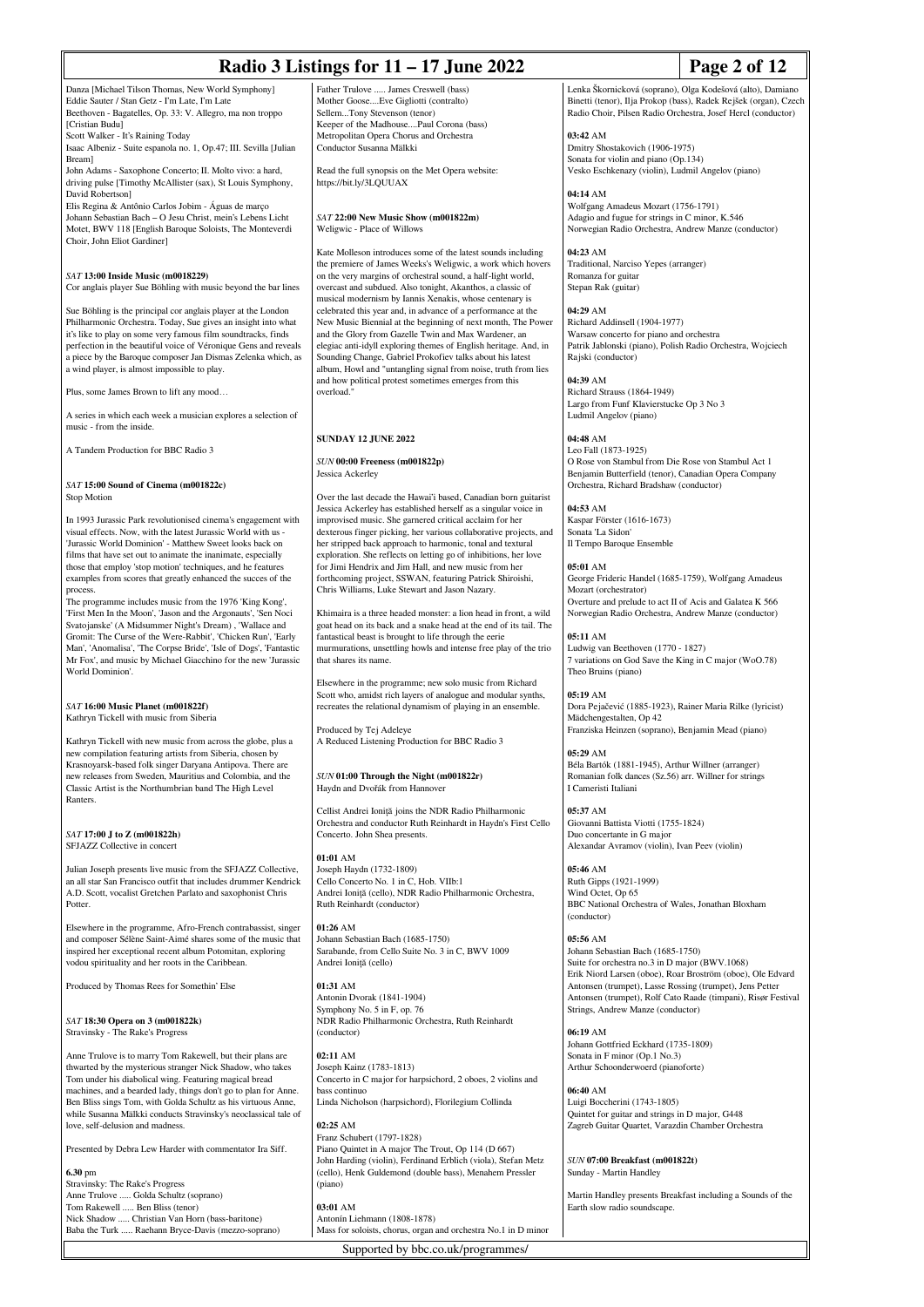## **Radio 3 Listings for 11 – 17 June 2022 Page 3 of 12**

*SUN* **09:00 Sunday Morning (m001822w)** Sarah Walker with an enchanting musical mix

Sarah Walker chooses three hours of attractive and uplifting music to complement your morning.

Sarah enjoys some contrasting pieces on the piano today: from a glittering sonata by Spanish composer Antonio Soler, to a lilting romance by Clara Schumann, and a sweeping étude based on George Gershwin's Embraceable You.

She also plays Joseph Bologne's Symphonie Concertante for two violins and orchestra (in all its glorious courtly glamour!), and soprano Sonya Yoncheva gracefully weaves Orlando s's threads of melody in The Silver Swan

Plus, a harpsichord concerto by JS Bach is the perfect accompaniment to a sunny day.

A Tandem Production for BBC Radio 3

*SUN* **12:00 Private Passions (m001822y)** Francesca Simon

Anyone who's spent any time with children in the last thirty years will know Horrid Henry and his brother, Perfect Peter. They're the creations of Francesca Simon, and they've appeared in 25 books, been translated into 31 languages and sold 25 million copies. They seem to embody archetypes: the chaotic, naughty brother who's always in trouble, and the neat wellbehaved sibling who's always anxious to please the parents.

In Private Passions, Francesca Simon tells Michael Berkeley that her own emotional memories of childhood are extraordinarily vivid. She was brought up living on the beach in Malibu, where her father Mayo Simon was a screenwriter, but then moved around to Paris and New York and London. It all sounds glamorous, but actually, she says, it was hard. They moved so often that she always felt like an outsider. Francesca chooses music that reflects the very diverse influences of her early life: Yiddish and Breton folk songs, and Jascha Haifetz playing the Bach Double Violin Concerto. She also chooses music by the young British composer Gavin Higgins, for whom she's written a libretto for his new work The Faerie Bride, and by E. J. Moeran, a composer she thinks should be much better known.

A Loftus Media production for BBC Radio 3 Produced by Elizabeth Burke

## *SUN* **13:00 Radio 3 Lunchtime Concert (m0017tqx)** Nelson Goerner

Described as a 'discreet artist whose career is immense', Argentinian pianist Nelson Goerner performs two piano masterpieces. Debussy's Estampes portray the composer's fascination with other cultures: from 'Pagodes', evoking Indonesian gamelan music, which Debussy first heard in the Paris World Conference Exhibition of 1889; to 'La soirée dans Grenade', which mimics guitar strumming to conjure up images of Granada; to 'Jardins sous la pluie', which describes a garden in the Normandy town of Orbec during an extremely violent rainstorm. Composed some seventy years earlier, Schumann's Symphonic Studies test the technical and emotional capabilities of any pianist. Originally published as a set of twelve studies, when republishing the set in 1890, Brahms restored the five variations that had been cut by Schumann – an amendment Nelson Goerner acknowledges in his performance.

From Wigmore Hall Presented by Andrew McGregor

Debussy: Estampes Schumann: Etudes Symphoniques, Op 13 (including the 5 Posthumous Variations)

Nelson Goerner (piano)

*SUN* **14:00 The Early Music Show (m0018230)** Ensemble Molière from the Beverley Early Music Festival

Radio 3 New Generation Baroque Ensemble - Ensemble Molière - give a concert at the Beverley and East Riding Early Music Festival, with music to accompany King Louis XIV's daily life at Versailles, including pieces by Lully, Charpentier, Couperin and Delalande.

*SUN* **15:00 Choral Evensong (m0017tzk)** Our Lady of Victories, Kensington, London

Choral Vespers for the Wednesday in the Octave of Pentecost, from the Church of Our Lady of Victories, Kensington, London.

Prelude: Improvisation on Veni Creator Spiritus (Olivier Latry)

Invitatory: Deus in adjutorium meum intende (Gastoldi) Hymn: Veni Creator Spiritus (Plainsong) Psalms 109, 113 (Plair Canticle: Apocalypse 19 vv.1-2, 5-7 (Plainsong) Short Reading: Ephesians 4 vv.3-6 Short Responsory: Spiritus Domini replevit orbem terrarium (Plainsong) Magnificat Primi Toni a 6 (Bevan) Lord's Prayer (Rimsky-Korsakov) Motet: Loquebantur variis linguis (Tallis) Marian Antiphon: Regina caeli laetare (Plainsong) Voluntary: Improvisation on Regina caeli (Olivier Latry)

Timothy Macklin (Director of Music) Olivier Latry (Grand Organ) Benjamin Bloor (Choir Organ) Monsignor James Curry (Celebrant)

Recorded 20 January 2022.

*SUN* **16:00 Jazz Record Requests (m0018232)** Your Favourite Things

Alyn Shipton presents jazz records of all styles as requested by you. Get in touch: jrr@bbc.co.uk or use #jazzrecordrequests on .<br>social.

DISC 1 Artist Art Pepper / Shorty Rogers Title All The Things You Are Composer Hammerstein / Kern Album Complete Lighthouse Sessions Label Jazz Factory Number 22836 Track 4 Duration 3.09 Performers Art Pepper, as; Frank Patchen, p; Howard Rumsey, b; Shelly Manne, d. 27 Dec 1951

 $\overline{D}$  $\overline{C}$  2 Artist Veronica Swift Title Gypsy In My Soul Composer Clay Boland, Moe Jaffe Album Confessions Label Mack Avenue Number 1149 Track 9 Duration 3.44 Performers Veronica Swift, v; Emmet Cohen, p; Russell Hall, b; Kyle Pool, d. 2019 DISC 3 Artist Espen Eriksen with Andy Sheppard

Title In The Mountains Composer Espen Eriksen Album In The Mountains Label Rune Grammafon Number 2227 Track 4 Duration 9.26 Performers Andy Sheppard, ts; Espen Eriksen, p; Lars Tormod Jenset, b; Andreas Bye, d. 2022.

DISC 4 Artist Ken Colyer Title Didn't He Ramble Composer trad Album The Classic Years Vol 3 Label Upbeat Number 202 Track 2 Duration 3.32 Performers Ken Colyer, t, v; Ian Wheeler, cl; Mac Duncan, tb; Ray Foxley, p; John Bastable, bj; Ron Ward, b; Colin Bowden, d. 1960 DISC 5 Artist Louis Armstrong Title Coal Cart Blues Composer Louis and Lil Armstrong Album Integrale Louis Armstrong Vol 9 Label Fremeaux Number 1359 CD 3 Track 11

Duration 2.55 Performers Louis Armstrong, t, v; Sidney Bechet, ss; Bernard Addison, g; Wellman Braud, b. 27 May 1940

DISC 6 Artist Louis Armstrong and Ella Fitzgerald Title These Foolish Things Composer Harry Link, Jack Strachey, Holt Marvell Album Ella and Louis – The Complete Norman Granz Sessions Label One Number 59805 CD 2 Track 6 Duration 7.39 Performers Ella Fitzgerald, v; Oscar Peterson, p; Herb Ellis, g; Ray Brown, b; Louie Bellson, d. 23 July 1957 DISC 7 Artist Stephane Grappelli Title Django Composer John Lewis

Supported by bbc.co.uk/programmes/

Album Django Label American Jazz Classics Number 99065 Track 1 Duration 5.00 Performers Stephane Grappelli, vn; Pierre Cavalli, g; Guy Pedersen, b; Daniel Humair, d. 1March 1962.

DISC 8 Artist Thelonious Monk Title Round Midnight Composer Monk Album Complete Blue Note Recordings Label Blue Note Number 7243 8 30363 2 5 CD 1 Track 20 Duration 3.12 Performers George Taitt, t; Sahib Shihab, as; Thelonious Monk, p; Bob Paige, b; Art Blakey, d. 21 Nov 1947

DISC 9 Artist Rene Marie Title Paris on Ponce Composer Rene Marie Album Live at Jazz Standard Label Max Jazz Number 116 Track 9 Duration 6.33 Performers Rene Marie, v; John Tooley, p; Elias Bailey, b; T Howard Curtis III d. 2002

DISC 10 Artist Marquis Hill Title The Believer Composer Hill Album New Gospel Label Edition Number Track 2 Duration 7.35 Performers Marquis Hill, t; Christopher McBride, as; Christopher Madsen, ts; Josh Moshier, piano, Kenneth Oshodi, g; John Tate, b; Jeremy Cunningham, d; 2011.

*SUN* **17:00 The Listening Service (m0018234)** What's the point of cadenzas?

Tom Service is joined at the 2022 Hay Festival by the American pianist, writer and self confessed 'classical music nerd of the highest order' Jeremy Denk, to explore cadenzas virtuosic solo improvisations - with help from Freddie Mercury, John Coltrane and J.S Bach.

*SUN* **17:30 Words and Music (m0018236)** Keep Calm and Carry On

Music to soothe, and an account of a disastrous premiere of a Haydn symphony which carried on after the audience narrowly avoided being crushed by a falling chandelier, are amongst the examples in today's programme as we hear calming words and advice set alongside accounts of disasters and stressful scenarios. Adam Kay's This is Going to Hurt recalls the experience of being a trainee doctor, Francis Drake is said to have finished his bowls game before tackling the Spanish Armada. We don't know if this story is true but we do have his poem which tells us "Disturb us, Lord, when we are too well pleased with ourselves". Tishani Doshi has a poem entitled Poems Lull Us Into Safety and Caleb Femi called one of his pieces Coping. Lady Macbeth accuses her husband "You do unbend your noble strength, to think so brainsickly of things", and Anita Moorjani attributes her miraculous recovery from terminal cancer to her positive mindset.

Alongside soothing music from Hannah Peel and Amy Beach, the soundtrack ranges from a quartet from Beethoven's Fidelio – its outward tranquillity disguising the conflicting passionate emotions of its singers – to another famous operatic quartet, from Gilbert and Sullivan's The Gondoliers, the punchline motto of which was framed on the desk of prime minister Harold Macmillan. Grace Williams takes us out on a Calm Sea, and the nul points-defying UK entry for Eurovision 2022, Sam Ryder's Space Man, proves what can be achieved if you can keep calm and carry on.

Our readers are Colin McFarlane and Madeline Smith - veteran of British film institutions Hammer Horror, James Bond and, most appositely, the Carry Ons.

Producer: Graham Rogers

*SUN* **18:45 Sunday Feature (m0018238)** Afterwords: Muriel Spark

"One's prime is elusive ..."

Muriel Spark is probably still best known for the novel based on her own schooling in Edinburgh in the 1930s, 'The Prime of Miss Jean Brodie'. But she published over twenty other novels, as well as essays and poems - she always thought of herself as a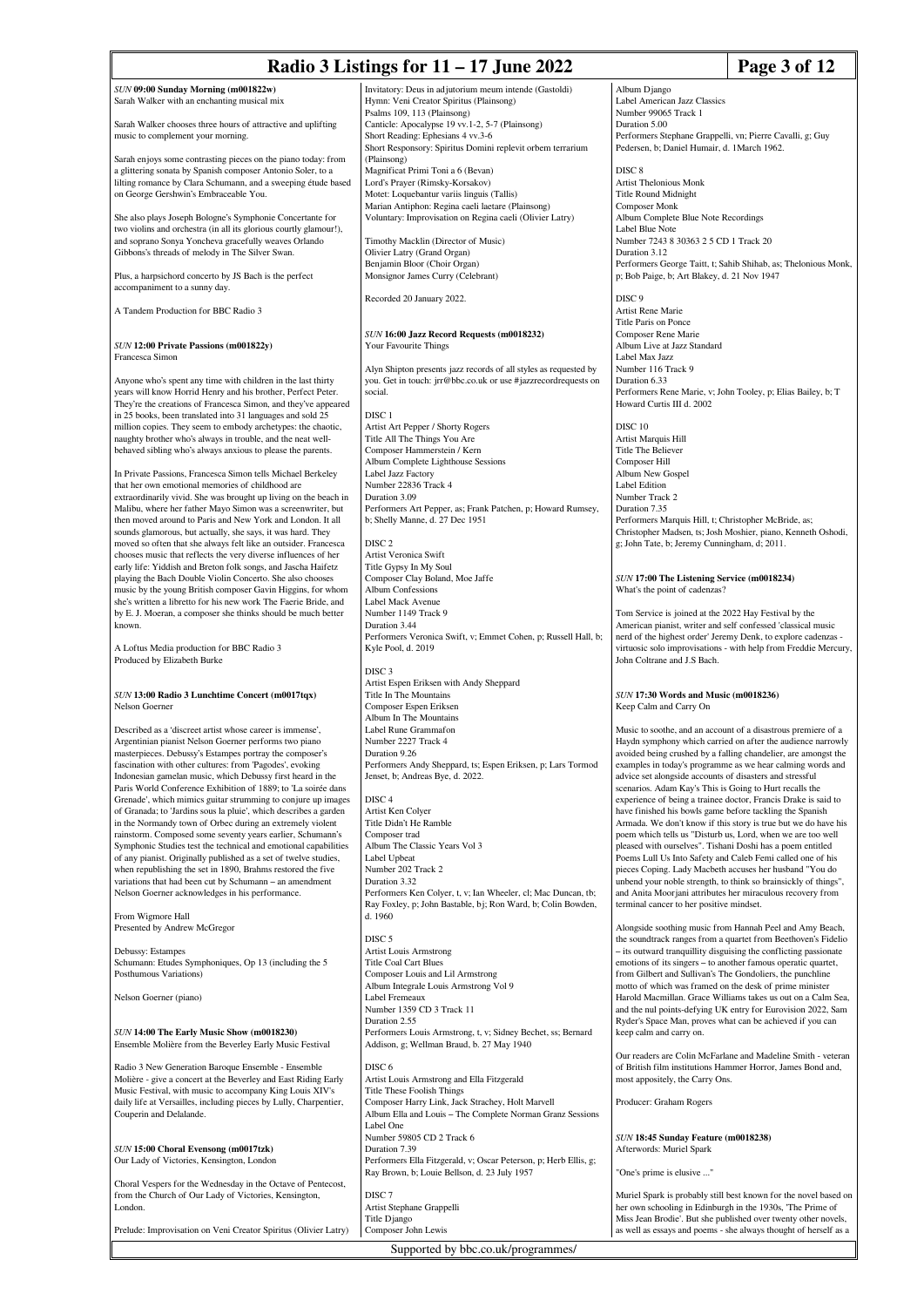| Page 4 of 12<br>Radio 3 Listings for $11 - 17$ June 2022                                                                             |                                                                                                                                  |                                                                                                         |  |
|--------------------------------------------------------------------------------------------------------------------------------------|----------------------------------------------------------------------------------------------------------------------------------|---------------------------------------------------------------------------------------------------------|--|
| poet first - and, though 'Scottish by formation', she left Scotland<br>for 'adventures' in what used to be Rhodesia, London, New     | MON 00:00 The Music & Meditation Podcast (p0c585s1)<br>5. Banish FOMO with That Meditation Guy                                   | 03:29 AM<br>Niccolò Paganini (1782-1840)                                                                |  |
| York and Rome, before finally settling into a kind of 'spiritual<br>exile' for the last thirty years of her life in Arezzo, Tuscany. | NAO meets Jimmy Wightman aka That Meditation Guy to help                                                                         | Duetto amoroso for violin and guitar<br>Tomaž Lorenz (violin), Jerko Novak (guitar)                     |  |
| But her work and her ideas about what a writer is still resonate,                                                                    | you banish the fear of missing out and feel more present in the<br>moment with the help of meditation. Jimmy, a meditation coach | 03:39 AM                                                                                                |  |
| as can be heard in recordings with her from the early 1970s                                                                          | and founder of the Delve Deep programme, explains the                                                                            | Jacob Obrecht (1457-1505)                                                                               |  |
| onwards and through the observations of the writers Ian Rankin                                                                       | interesting and unlikely connection between clubbing and                                                                         | Salve Regina                                                                                            |  |
| and Zoe Strachan, Colin McIlroy of the National Library of<br>Scotland and Muriel Spark's friend and author of 'Appointment          | meditation. The music that soundtracks Jimmy's grounding<br>guided meditation was composed by Lloyd Coleman and                  | Netherlands Chamber Choir, Paul Van Nevel (conductor)                                                   |  |
| in Arezzo', Alan Taylor.                                                                                                             | recorded by the BBC Concert Orchestra exclusively for this                                                                       | 03:45 AM                                                                                                |  |
|                                                                                                                                      | episode. If you're brand new to meditation or you've tried it                                                                    | Hilda Sehested (1858-1936)                                                                              |  |
| With extracts from Spark's writing read by Kate Arneil.                                                                              | before, this series is the perfect place to pick it up from.                                                                     | Tre Fantasistykker (3 Fantasy pieces) (1908)<br>Nina Reintoft (cello), Malene Thastum (piano)           |  |
| "Everything happens to an artist; time is always redeemed,                                                                           | Music you'll hear in this episode includes:                                                                                      |                                                                                                         |  |
| nothing is lost and wonders never cease." (Loitering With                                                                            | Bizet: Intermezzo from Carmen                                                                                                    | 03:55 AM                                                                                                |  |
| Intent)                                                                                                                              | Lloyd Coleman: Luminescence<br>Grieg: Lyric Pieces, Op 71: Remembrances                                                          | Ferenc Farkas (1905-2000)<br>5 Ancient Hungarian Dances for wind quintet                                |  |
| Produced by Alan Hall                                                                                                                | Elgar: Chanson de matin                                                                                                          | <b>Galliard Ensemble</b>                                                                                |  |
| A Falling Tree production for BBC Radio Three                                                                                        | 01 00:03:19 Georges Bizet                                                                                                        | 04:05 AM                                                                                                |  |
|                                                                                                                                      | Intermezzo from Carmen                                                                                                           | Richard Strauss (1864-1949)                                                                             |  |
| SUN 19:30 Drama on 3 (m001823b)                                                                                                      | Duration 00:02:32                                                                                                                | Ewig einsam/Wenn du einst die Gauen (Guntram, Op 25)                                                    |  |
| Zadie Smith with the BBC Symphony Orchestra                                                                                          | 02 00:11:50 Lloyd Coleman                                                                                                        | Ben Heppner (tenor), Toronto Symphony Orchestra, Andrew<br>Davis (conductor)                            |  |
| Zadie Smith is one of Britain's most notable and influential                                                                         | Luminescence                                                                                                                     |                                                                                                         |  |
| living novelists. Her first work, White Teeth, completed while                                                                       | Conductor: Ben Palmer                                                                                                            | 04:18 AM                                                                                                |  |
| the author was still a student, became an instant hit when it was<br>published in 2000. Soon enough, she came to define what it was  | Orchestra: BBC Concert Orchestra<br>Duration 00:10:40                                                                            | Grzegorz Gerwazy Gorczycki (1665-1734)<br>Missa Rorate Caeli                                            |  |
| to live in Britain – and particularly London – at the turn of the                                                                    |                                                                                                                                  | Aldona Bartnik (soprano), Agnieszka Ryman (soprano),                                                    |  |
| new millennium. Music has always coursed through Zadie                                                                               | 03 00:22:56 Edvard Grieg                                                                                                         | Matthew Venner (counter tenor), Maciej Gocman (tenor),                                                  |  |
| Smith's works. At university she worked as a jazz singer, while<br>her 2016 novel Swing Time, long listed for the Booker Prize,      | Lyric Pieces, Op 71 - Remembrances<br>Duration 00:01:55                                                                          | Tomáš Král (bass), Jaromír Nosek (bass), Period Instruments<br>Ensemble, Andrzej Kosendiak (director)   |  |
| explores her love of music and dance.                                                                                                |                                                                                                                                  |                                                                                                         |  |
| Zadie joins the BBC Symphony Orchestra on the stage of the                                                                           | 04 00:25:16 Edward Elgar                                                                                                         | 04:31 AM                                                                                                |  |
| Barbican Hall for a highly acclaimed entertaining and thought-<br>provoking evening. The multi-award-winning author reads            | Chanson de matin<br>Conductor: Ben Palmer                                                                                        | Antonin Dvorak (1841-1904)<br>In Nature's Realm (Overture), Op 91                                       |  |
| extracts from a selection of her own writing - essays, short-                                                                        | Orchestra: BBC Concert Orchestra                                                                                                 | Radio Bratislava Symphony Orchestra, Ondrej Lenárd                                                      |  |
| stories, and novels - and even sings! Intermixed with music                                                                          | Duration 00:02:59                                                                                                                | (conductor)                                                                                             |  |
| reflecting the readings by composers from Tchaikovsky to Gity<br>Razaz.                                                              |                                                                                                                                  | 04:46 AM                                                                                                |  |
|                                                                                                                                      | MON 00:30 Through the Night (m001823j)                                                                                           | Kaspar Förster (1616-1673)                                                                              |  |
| Recorded at the Barbican on Friday 22nd April 2022                                                                                   | Smetana, Chopin and Rachmaninov                                                                                                  | Sonata (ca 1660)<br>Il Tempo Baroque Ensemble                                                           |  |
| Music:                                                                                                                               | The Hungarian Radio Symphony Orchestra is joined by pianist                                                                      |                                                                                                         |  |
|                                                                                                                                      | Dénes Várjon in Chopin's Second Piano Concerto, with                                                                             | 04:52 AM                                                                                                |  |
| John Adams: Short Ride in a Fast Machine<br>Peter Ilyich Tchaikovsky: Dance of the Mirlitons - The                                   | conductor Gábor Káli, in Budapest. John Shea presents.                                                                           | Pauline Viardot (1821-1910)<br>Choeur des elfes                                                         |  |
| Nutcracker - Act II                                                                                                                  | 12:31 AM                                                                                                                         | Olivia Robinson (soprano), BBC Singers, Elizabeth Burgess                                               |  |
| Harold Arlen (arr Simon Nathan): Stormy Weather                                                                                      | Bedřich Smetana (1824-1884)<br>Vltava (Moldau), from 'Má vlasť (My Homeland)                                                     | (piano), Grace Rossiter (conductor)                                                                     |  |
| Adolphus Hailstork: Epitaph for a Man who Dreamed<br>Gity Razaz: Mother                                                              | Hungarian Radio Symphony Orchestra, Budapest, Gábor Káli                                                                         | 04:59 AM                                                                                                |  |
| Leonard Bernstein: Overture - Candide                                                                                                | (conductor)                                                                                                                      | Joseph Kuffner (1776-1856)                                                                              |  |
| Frank Zappa: Outrage at Valdez<br>Rogers & Hart (arr Simon Nathan): I Could Write a Book                                             | 12:43 AM                                                                                                                         | Clarinet Quintet (Introduction, theme and variations) in B flat<br>Op.32                                |  |
|                                                                                                                                      | Fryderyk Chopin (1810-1849)                                                                                                      | Jože Kotar (clarinet), Slovene Philharmonic String Quartet                                              |  |
| Readings from:                                                                                                                       | Piano Concerto No. 2 in F minor, op. 21                                                                                          |                                                                                                         |  |
| <b>Swing Time</b>                                                                                                                    | Dénes Várjon (piano), Hungarian Radio Symphony Orchestra,<br>Budapest, Gábor Káli (conductor)                                    | 05:09 AM<br>Henry Purcell (1659-1695)                                                                   |  |
| NW                                                                                                                                   |                                                                                                                                  | <b>Trumpet Suite</b>                                                                                    |  |
| Contempt as a Virus<br>Joy                                                                                                           | $01:14 \text{ AM}$<br>Fryderyk Chopin (1810-1849)                                                                                | Blagoj Angelovski (trumpet), Velin Iliev (organ)                                                        |  |
| The Lazy River                                                                                                                       | Waltz in A flat, Op. 69 No. 1                                                                                                    | 05:17 AM                                                                                                |  |
| White Teeth                                                                                                                          | Dénes Várjon (piano)                                                                                                             | Johann Sebastian Bach (1685-1750)                                                                       |  |
| Zadie Smith                                                                                                                          | $01:18 \text{ AM}$                                                                                                               | Brandenburg concerto No 3 in G major BWV 1048<br>European Union Baroque Orchestra, Lars Ulrik Mortensen |  |
| <b>BBC</b> Symphony Orchestra                                                                                                        | Sergey Rachmaninov (1873-1943)                                                                                                   | (conductor)                                                                                             |  |
| Ben Gernon (conductor)                                                                                                               | Symphonic Dances, Op. 45<br>Hungarian Radio Symphony Orchestra, Budapest, Gábor Káli                                             | 05:28 AM                                                                                                |  |
|                                                                                                                                      | (conductor)                                                                                                                      | Francis Poulenc (1899-1963)                                                                             |  |
| SUN 21:15 Record Review Extra (m001823d)                                                                                             |                                                                                                                                  | Les Biches, suite from the ballet (1939-1940)                                                           |  |
| Debussy's La Mer                                                                                                                     | 01:54 AM<br>Jacques Ibert (1890-1962)                                                                                            | Royal Concertgebouw, Bernard Haitink (conductor)                                                        |  |
| Hannah French offers listeners a chance to hear at greater                                                                           | Flute Concerto                                                                                                                   | 05:48 AM                                                                                                |  |
| length the recordings reviewed and discussed in yesterday's<br>Record Review, including the recommended version of the               | Sharon Bezaly (flute), Polish National Radio Symphony<br>Orchestra, Katowice, José Maria Florêncio (conductor)                   | Josef Rheinberger (1839-1901)<br>Organ Concerto in F, Op 137                                            |  |
| Building a Library work, Claude Debussy's La Mer.                                                                                    |                                                                                                                                  | Antonio García (organ), Berner Kammerorchester, Philippe                                                |  |
|                                                                                                                                      | 02:14 AM                                                                                                                         | Bach (conductor)                                                                                        |  |
| SUN 23:00 Sound Designs with Nick Luscombe (m001823g)                                                                                | Johann Georg Pisendel (1687-1755)<br>Sonata in C minor for violin & basso continuo                                               | 06:13 AM                                                                                                |  |
| Spiritual Homes                                                                                                                      | Barbara Jane Gilby (violin), Sue-Ellen Paulsen (cello), Geoffrey                                                                 | Georg Philipp Telemann (1681-1767)                                                                      |  |
|                                                                                                                                      | Lancaster (harpsichord)                                                                                                          | Concerto in C, TWV 51:C1                                                                                |  |
| Nick Luscombe continues his personal journey through music<br>and architecture, exploring some of the connections and                | 02:31 AM                                                                                                                         | Giovanni Antonini (recorder), Il Giardino Armonico, Giovann<br>Antonini (director)                      |  |
| including specially commissioned works from composers                                                                                | John Ireland (1879-1962)                                                                                                         |                                                                                                         |  |
| responding to place. In this second episode we immerse<br>ourselves in the world of spiritual spaces - churches, temples, or         | A Downland Suite<br>Hannaford Street Silver Band, Bramwell Tovey (conductor)                                                     | MON 06:30 Breakfast (m001826p)                                                                          |  |
| just places for meditation or reflection, from St Mark's Basilica                                                                    |                                                                                                                                  | Monday - Petroc's classical picks                                                                       |  |
| in Venice to Wat Arun monastery in Bangkok and Rothko                                                                                | 02:48 AM                                                                                                                         |                                                                                                         |  |
| Chapel in Texas and including music from Alice Coltrane,<br>Claire M Singer and Pierre Henry. We hear the music choice of            | Felix Mendelssohn (1809-1847)<br>Violin Concerto in E minor, Op 64                                                               | Petroc Trelawny presents Radio 3's classical breakfast show,<br>featuring listener requests.            |  |
| designer Ab Rogers and a brand new work from Ukranian-born                                                                           | Renaud Capuçon (violin), Stavanger Symphony Orchestra, Paul                                                                      |                                                                                                         |  |
| harpist Alina Bzhezhinska inspired by the wooden church of St                                                                        | McCreesh (conductor)                                                                                                             | Email 3breakfast@bbc.co.uk                                                                              |  |
| Nicholas in her hometown of Lviv.                                                                                                    | 03:14 AM                                                                                                                         |                                                                                                         |  |
|                                                                                                                                      | Wolfgang Amadeus Mozart (1756-1791)                                                                                              | MON 09:00 Essential Classics (m001826r)                                                                 |  |
| <b>MONDAY 13 JUNE 2022</b>                                                                                                           | Exsultate, jubilate - motet for soprano and orchestra (K 165)<br>Ragnhild Heiland Sørensen (soprano), Norwegian Radio            | Georgia Mann                                                                                            |  |
|                                                                                                                                      | Orchestra, Takuo Yuasa (conductor)                                                                                               | Georgia Mann plays the best in classical music, with familiar                                           |  |

Supported by bbc.co.uk/programmes/

Georgia Mann plays the best in classical music, with familiar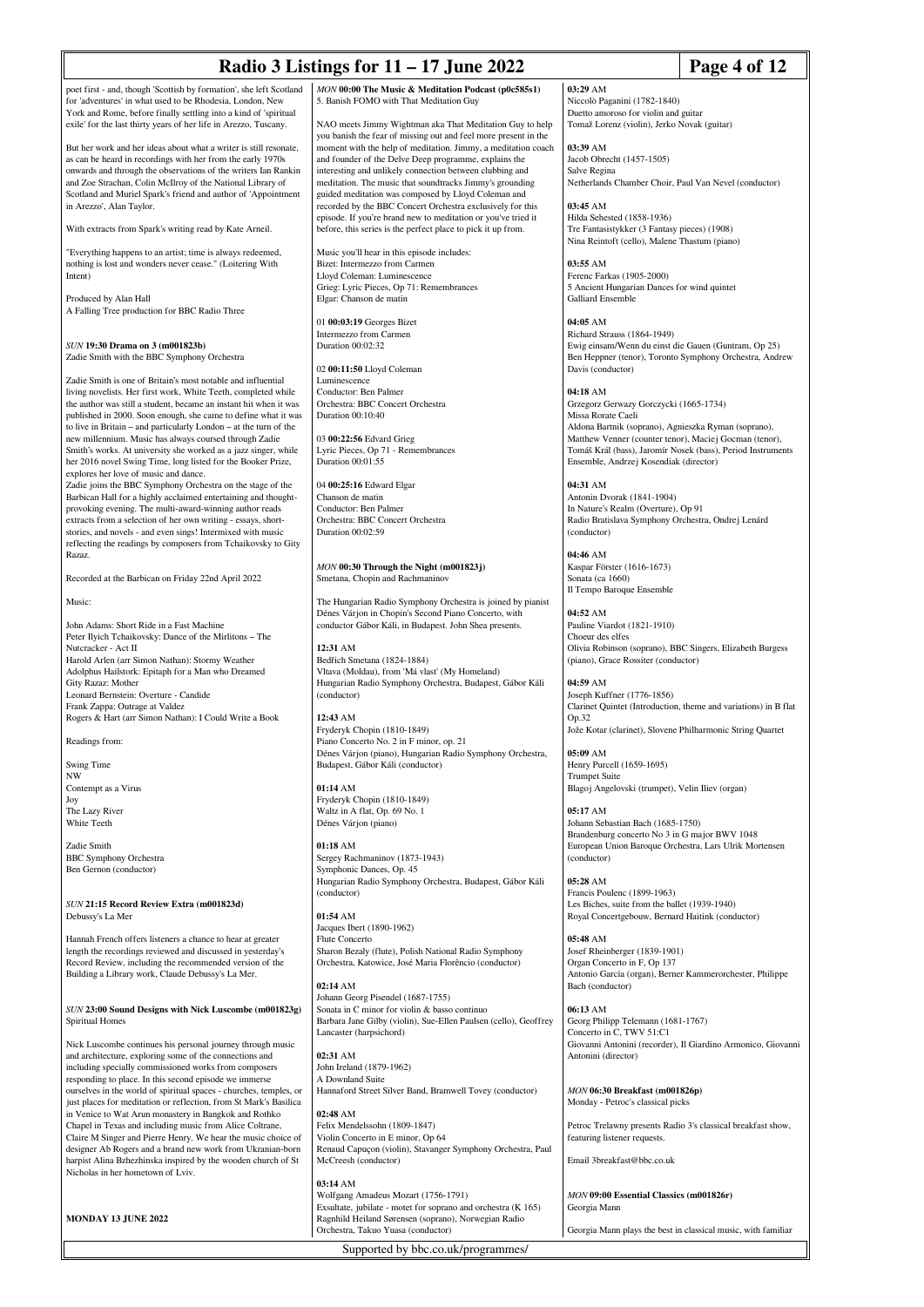| Radio 3 Listings for 11 - 17 June 2022                                                                                                                                                                                                                                                                                                                                                                                                                                                                                                                                           |                                                                                                                                                                                                                                                                                                                                                                                          |                                                                                                                                                                                                                        | Page 5 of 12                                                     |
|----------------------------------------------------------------------------------------------------------------------------------------------------------------------------------------------------------------------------------------------------------------------------------------------------------------------------------------------------------------------------------------------------------------------------------------------------------------------------------------------------------------------------------------------------------------------------------|------------------------------------------------------------------------------------------------------------------------------------------------------------------------------------------------------------------------------------------------------------------------------------------------------------------------------------------------------------------------------------------|------------------------------------------------------------------------------------------------------------------------------------------------------------------------------------------------------------------------|------------------------------------------------------------------|
| favourites alongside new discoveries and musical surprises.                                                                                                                                                                                                                                                                                                                                                                                                                                                                                                                      | Elisabeth Jacquet de la Guerre (1665-1729):<br>Trio Sonata in D;                                                                                                                                                                                                                                                                                                                         |                                                                                                                                                                                                                        | in the studio too ahead of the launch of his new album featuring |
| 0915 Playlist starter - listen and send us your ideas for the next<br>step in our musical journey today.                                                                                                                                                                                                                                                                                                                                                                                                                                                                         | Trio Sonata in G minor;                                                                                                                                                                                                                                                                                                                                                                  | multi-layered arrangements of conventional and new repertoire<br>specially recorded to create a spatial listen. And, the organist<br>Anna Lapwood speaks to Sean about her forthcoming concert at                      |                                                                  |
| 1010 Song of the Day - harnessing the magic of words, music<br>and the human voice.                                                                                                                                                                                                                                                                                                                                                                                                                                                                                              | Sonata in G for violin and harpsichord with obbligato viola da<br>gamba (transcription for flute, viola da gamba and basso                                                                                                                                                                                                                                                               | the Aldeburgh Festival.                                                                                                                                                                                                |                                                                  |
| 1030 Playlist reveal - a sequence of music suggested by you in                                                                                                                                                                                                                                                                                                                                                                                                                                                                                                                   | continuo);                                                                                                                                                                                                                                                                                                                                                                               | MON 19:00 In Tune Mixtape (m00066q8)<br>The perfect classical half hour                                                                                                                                                |                                                                  |
| response to our starter today.<br>1100 Essential Performers - the first of five tracks this week                                                                                                                                                                                                                                                                                                                                                                                                                                                                                 | Suite in D minor from Premier livre de pièces pour clavecin;<br>Prélude from Premier livre de pièces pour clavecin;                                                                                                                                                                                                                                                                      | In Tune's specially curated mixtape with jigs by Holst and<br>Corelli, a scherzo by Bartok, a berceuse by Dvorak and a waltz                                                                                           |                                                                  |
| showcasing the artistry of German violinist Anne-Sophie<br>Mutter.                                                                                                                                                                                                                                                                                                                                                                                                                                                                                                               | Sonata in D minor for violin and harpsichord with obbligato<br>viola da gamba;                                                                                                                                                                                                                                                                                                           | by Richard Rodgers. There's also John Tavener's Song for<br>Athene and a piece by Rachel Stott inspired by youngsters.                                                                                                 |                                                                  |
| 1130 Slow Moment - time to take a break for a moment's<br>musical reflection.                                                                                                                                                                                                                                                                                                                                                                                                                                                                                                    | Trio Sonata in B flat.                                                                                                                                                                                                                                                                                                                                                                   | Producer: Ian Wallington                                                                                                                                                                                               |                                                                  |
| MON 12:00 Composer of the Week (m001826t)<br>Dvořák and America                                                                                                                                                                                                                                                                                                                                                                                                                                                                                                                  | Nevermind:<br>Anna Besson (flute),<br>Louis Creac'h (violin),                                                                                                                                                                                                                                                                                                                            | 01 00:00:09 Gustav Holst<br>Jig (St. Paul's Suite)<br>Ensemble: Guildhall String Ensemble<br>Duration 00:03:14                                                                                                         |                                                                  |
| An Invitation                                                                                                                                                                                                                                                                                                                                                                                                                                                                                                                                                                    | Robin Pharo (viola da gamba),<br>Jean Rondeau (harpsichord)                                                                                                                                                                                                                                                                                                                              | 02 00:03:14 Béla Bartók                                                                                                                                                                                                |                                                                  |
| Donald Macleod looks at why Dvořák turned down, and then<br>later agreed to, an extended trip to the USA.                                                                                                                                                                                                                                                                                                                                                                                                                                                                        | MON 14:00 Afternoon Concert (m001826y)<br>Monday - Alexandre Kantorow plays Brahms                                                                                                                                                                                                                                                                                                       | Scherzo (Concerto for Orchestra)<br>Orchestra: Budapest Festival Orchestra<br>Conductor: Iván Fischer<br>Duration 00:05:58                                                                                             |                                                                  |
| Antonín Dvořák became the first Czech composer to achieve<br>global fame. His gift for transforming the folk styles of his<br>native Bohemia into richly romantic classical music won him<br>admirers far beyond his homeland. Consequently, Dvořák was<br>approached to leave Europe and serve as director of the newly<br>established National Conservatory of Music in America. His<br>sponsors hoped he would help foster a new and distinctive<br>American musical style, less reliant upon Germanic traditions.<br>During his time in America, Dvořák composed many of his | Ian Skelly introduces performances by the SWR Symphony<br>Orchestra, including Brahms's Second Piano Concerto with<br>Alexandre Kantorow. Plus there's Hungarian music by Berlioz,<br>Ligeti and Liszt, highlights of the recent Beverley and East<br>Riding Early Music Festival, and Roussel's dramatic Symphony<br>No.3.<br>Hector Berlioz - Hungarian March [The Damnation of Faust] | 03 00:09:10 Arcangelo Corelli<br>Giga (Sonata in C major, Op.5 No.9)<br>Performer: Michala Petri<br>Performer: George Malcolm<br>Duration 00:02:51<br>04 00:11:58 Antonín Dvořák<br>Berceuse (Two Piano Pieces, B.188) |                                                                  |
| most celebrated works, including his Ninth Symphony and his<br>Cello Concerto. This week, Donald Macleod focuses on<br>Dvořák's American years and uncovers what he achieved there.                                                                                                                                                                                                                                                                                                                                                                                              | <b>BBC</b> National Orchestra of Wales<br>Thierry Fischer (conductor)                                                                                                                                                                                                                                                                                                                    | Performer: Radoslav Kvapil<br>Duration 00:03:11                                                                                                                                                                        |                                                                  |
| Antonín Dvořák was employed at the Conservatory in Prague<br>from 1890 and developed a reputation as a hard taskmaster. He<br>taught only the most talented students and could be very strict<br>and demanding. But outside of classes, he would take any                                                                                                                                                                                                                                                                                                                        | Gyorgy Ligeti - Ramifications for string orchestra<br>SWR Symphony Orchestra, Stuttgart<br>Anja Bihlmaier (conductor)<br>Franz Liszt - Valse de bravoure, S.214'1                                                                                                                                                                                                                        | 05 00:15:07 John Tavener<br>Song for Athene<br>Choir: Choir of St John's College, Cambridge<br>Conductor: Christopher Robinson<br>Duration 00:05:40                                                                    |                                                                  |
| opportunity he could to escape the confines of academia and<br>fulfil his twin passions of trainspotting or bird feeding. When<br>an offer arrived from Mrs Jeanette Meyer Thurber, the wife of<br>a millionaire New York grocer, suggesting Dvořák might like to<br>abandon Prague for New York and take up the post of director<br>at the new National Conservatory of Music, he turned it down.<br>So what changed his mind? Donald investigates.                                                                                                                             | Mariam Batsashvili (piano)<br>c. 2.25<br>Hugo Wolf 3 Harfenspieler Songs [Goethe Lieder]<br>Hanno Muller-Brachmann (baritone)<br>Bavarian Radio Symphony Orchestra<br>Ivan Fischer (conductor)                                                                                                                                                                                           | 06 00:20:41 Rachel Stott<br>Serendipity and Household Objects<br>Ensemble: The Schubert Ensemble<br>Duration 00:01:45<br>07 00:22:23 Richard Rodgers                                                                   |                                                                  |
| Symphony No 9 in E minor, Op 95 "From the New World"<br>(excerpt)<br><b>Baltimore Symphony Orchestra</b>                                                                                                                                                                                                                                                                                                                                                                                                                                                                         | c. 2.35<br>Carl Maria von Weber - Clarinet Concerto No.1 in F minor,<br>Op.73                                                                                                                                                                                                                                                                                                            | The Carousel Waltz (Carousel)<br>Orchestra: John Wilson Orchestra<br>Conductor: John Wilson<br>Duration 00:07:24                                                                                                       |                                                                  |
| Marin Alsop, conductor<br>Piano Trio No 4 in E minor, Op 90 "Dumky" (Lento maestoso)<br>Christian Tetzlaff, violin<br>Tanja Tetzlaff, cello                                                                                                                                                                                                                                                                                                                                                                                                                                      | Sabine Meyer (clarinet)<br>SWR Symphony Orchestra<br>Robert Trevino (conductor)<br>Dur: $19'29 + apply?$                                                                                                                                                                                                                                                                                 | <b>MON 19:30 Radio 3 in Concert (m0018274)</b><br>Berlioz                                                                                                                                                              | Bavarian Radio Symphony Orchestra play Strauss, Wagner and       |
| Lars Vogt, piano<br>Carnival Overture, Op 92<br>Royal Liverpool Philharmonic Orchestra<br>Libor Pešek, conductor                                                                                                                                                                                                                                                                                                                                                                                                                                                                 | 3pm<br>Johannes Brahms - Piano Concerto No.2 in B flat, Op.83<br>Alexandre Kantorow (piano)<br><b>SWR Symphony Orchestra</b><br>Teodor Currentzis (conductor)                                                                                                                                                                                                                            | Daniele Gatti conducts the Bavarian Radio Symphony<br>Orchestra in Strauss's Don Juan, the prelude to act III of<br>Wagner's Die Meistersinger von Nürnberg and Berlioz's<br>Symphonie fantastique.                    |                                                                  |
| Requiem, Op 89 (Introitus)<br>Christiane Libor, soprano<br>Ewa Wolak, alto<br>Daniel Kirch, tenor                                                                                                                                                                                                                                                                                                                                                                                                                                                                                | c. 4.00<br>Albert Roussel - Symphony No.3 in G minor, Op.73<br><b>SWR Symphony Orchestra</b><br>Lionel Bringuier (conductor)                                                                                                                                                                                                                                                             | During the interval you can hear two of Franz Liszt's<br>interpretations of music by Wagner and Berlioz - one<br>transcription for organ, and one for piano.                                                           |                                                                  |
| Janusz Monarcha, bass<br>Warsaw National Philharmonic Choir<br>Warsaw National Philharmonic Orchestra<br>Antoni Wit, conductor                                                                                                                                                                                                                                                                                                                                                                                                                                                   | MON 16:30 New Generation Artists (m0018270)<br>Liszt and Vaughan Williams from Alexander Gadjiev and<br><b>Timothy Ridout</b>                                                                                                                                                                                                                                                            | Richard Strauss - Don Juan, Op.20<br>Wagner - Prelude to Act III of "Die Meistersinger von<br>Nürnberg"<br>Bavarian Radio Symphony Orchestra<br>Daniele Gatti (conductor)                                              |                                                                  |
| Symphony No 4 in D minor, Op 13 (excerpt)<br>Royal Scottish National Orchestra<br>Neeme Järvi, condcutor                                                                                                                                                                                                                                                                                                                                                                                                                                                                         | New Generation Artists: Alexander Gadjiev, Timothy Ridout<br>and Ema Nikolvska.<br>Three of the current members of Radio 3's young artist                                                                                                                                                                                                                                                | c. 8pm INTERVAL<br>Wagner transc. Liszt - Pilgrim's Chorus [Tannhäuser]<br>Olivier Latry (organ)                                                                                                                       |                                                                  |
| Silent Woods, Op 68 No 5<br>Alisa Weilerstein, cello<br>Anna Polonsky, piano                                                                                                                                                                                                                                                                                                                                                                                                                                                                                                     | programme who are appearing at this year's Aldeburgh Festival<br>heard today in recent BBC recordings.<br>Liszt: Études d'Exécution Transcendante, S. 139- No 11.<br>Harmonies du soir                                                                                                                                                                                                   | mélodie de Berlioz, S395<br>Leslie Howard (piano)                                                                                                                                                                      | Berlioz transc. Liszt - L'idée fixe, Andante amoroso d'après une |
| Produced by Luke Whitlock                                                                                                                                                                                                                                                                                                                                                                                                                                                                                                                                                        | Alexander Gadjiev (piano)                                                                                                                                                                                                                                                                                                                                                                | c.8.20pm                                                                                                                                                                                                               |                                                                  |
| MON 13:00 Radio 3 Lunchtime Concert (m001826w)<br>Radio 3 Lunchtime Concert, live from Wigmore Hall.                                                                                                                                                                                                                                                                                                                                                                                                                                                                             | Vaughan Williams: Six Studies in English Folk Song<br>Timothy Ridout (viola), James Baillieu (piano)                                                                                                                                                                                                                                                                                     | Hector Berlioz - Symphonie Fantastique, Op.14<br>Bavarian Radio Symphony Orchestra<br>Daniele Gatti (conductor)                                                                                                        |                                                                  |
| Live from Wigmore Hall, Nevermind, four of France's leading<br>Baroque music specialists showcase the remarkable chamber<br>music of Elisabeth Jacquet de la Guerre who, at the age of five,                                                                                                                                                                                                                                                                                                                                                                                     | Margaret Bonds (1913-72): Songs of the Seasons<br>Ema Nikolovska (mezzo soprano), Joseph Middleton (piano)                                                                                                                                                                                                                                                                               | Presented by Fiona Talkington                                                                                                                                                                                          |                                                                  |
| caught the attention of Louis XIV and went on to become one<br>of the most acclaimed musicians of her time. Indeed one<br>contemporary accorded her a place on his Mount Parnassus<br>directly below Lully and next to Lalande and Marais.                                                                                                                                                                                                                                                                                                                                       | MON 17:00 In Tune (m0018272)<br>Stacey Kent, Johannes Moser, Anna Lapwood                                                                                                                                                                                                                                                                                                                | <b>MON 22:00 Music Matters (m0018225)</b><br>[Repeat of broadcast at 11:45 on Saturday]                                                                                                                                |                                                                  |

Presented by Hannah French.

Supported by bbc.co.uk/programmes/

Sean Rafferty is joined by jazz singer Stacey Kent, performing live with her trio. She's currently in residence at Ronnie Scott's jazz club in London. The cellist Johannes Moser performs live

*MON* **22:45 The Essay (m0018276)** Journeys to the Grave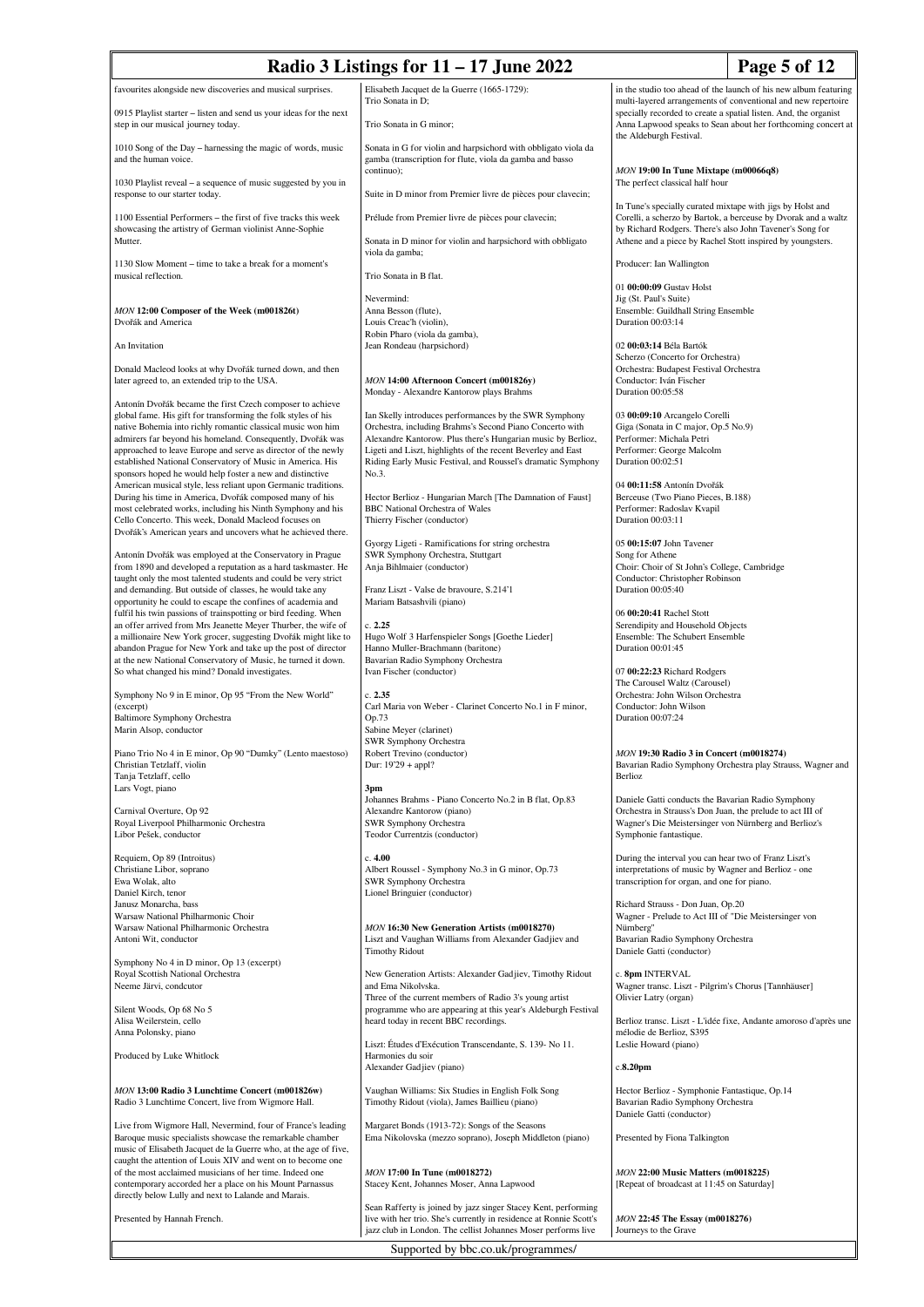|                                                                                                                                                                                                    | Radio 3 Listings for $11 - 17$ June 2022                                                                                                                                                                                                                                                                                                                                               |                                                                                         |
|----------------------------------------------------------------------------------------------------------------------------------------------------------------------------------------------------|----------------------------------------------------------------------------------------------------------------------------------------------------------------------------------------------------------------------------------------------------------------------------------------------------------------------------------------------------------------------------------------|-----------------------------------------------------------------------------------------|
| Lauren Elkin on Oscar Wilde                                                                                                                                                                        | 04:31 AM                                                                                                                                                                                                                                                                                                                                                                               | Dvořák's A                                                                              |
| Five writers go on five reflective, restorative and often playful<br>journeys in search of the final resting places of their literary<br>heroes.                                                   | Hector Berlioz (1803-1869)<br>Beatrice et Benedict Overture<br>New Zealand Symphony Orchestra, Neville Marriner<br>(conductor)                                                                                                                                                                                                                                                         | Dvořák was<br>first arrived<br>a delegation                                             |
| Today Lauren Elkin finds Oscar Wilde in Pere Lachaise, Paris -<br>where the outsider in life overshadows in death the greats of<br>French literature who jostle for space in the famous cemetery.  | 04:39 AM<br>Johann Sebastian Bach (1685-1750)<br>Oboe Concerto in G minor                                                                                                                                                                                                                                                                                                              | to their new<br>piano had b<br>was clean a<br>of divisions                              |
| Producer: Ciaran Bermingham                                                                                                                                                                        | Hans-Peter Westermann (oboe), Camerata Köln                                                                                                                                                                                                                                                                                                                                            | mightily im<br>the Conserv                                                              |
| MON 23:00 Night Tracks (m0018279)<br>Adventures in sound                                                                                                                                           | 04:49 AM<br>Franz Liszt (1811-1886)<br>Hungarian Rhapsody No 6 in D flat major<br>Rian de Waal (piano)                                                                                                                                                                                                                                                                                 | Dvořák was<br>too. His ow<br>end of 1892<br>performed t                                 |
| Hannah Peel presents an adventurous, immersive soundtrack for<br>late-night listening, from classical to contemporary and<br>everything in between.                                                | 04:56 AM<br>Arnold Bax (1883-1953)<br>Mater ora filium<br>BBC Singers, David Hill (conductor)                                                                                                                                                                                                                                                                                          | Symphony 1<br>Oslo Philha<br>Mariss Jans                                                |
| <b>TUESDAY 14 JUNE 2022</b>                                                                                                                                                                        | 05:07 AM<br>Wojciech Kilar (1931-2013)<br>Orawa                                                                                                                                                                                                                                                                                                                                        | Requiem, C<br>Prague Phil<br><b>Czech Phill</b><br>Jakub Hrůš:                          |
| TUE 00:30 Through the Night (m001827c)<br>Berg and Schubert from London                                                                                                                            | Baltic Sea Youth Philharmonic, Kristjan Järvi (conductor)                                                                                                                                                                                                                                                                                                                              | Symphony 1                                                                              |
| The London Symphony Orchestra and Sir Simon Rattle<br>perform Schubert's Ninth Symphony and are joined by<br>Leonidas Kavakos for Berg's Violin Concerto. With John Shea.                          | $05:16$ AM<br>Antonio Vivaldi (1678-1741)<br>The Four Seasons - Autumn<br>Davide Monti (violin), Il Tempio Armonico                                                                                                                                                                                                                                                                    | <b>Czech Phill</b><br>Jiří Bělohlá<br>Symphony 1                                        |
| 12:31 AM<br>Alban Berg (1885-1935)<br>Violin Concerto                                                                                                                                              | 05:27 AM<br>Wolfgang Amadeus Mozart (1756-1791)<br>Quintet in E flat major for piano, oboe, clarinet, horn and                                                                                                                                                                                                                                                                         | vivace)<br>Oslo Philha<br>Mariss Jans                                                   |
| Leonidas Kavakos (violin), London Symphony Orchestra,<br>Simon Rattle (conductor)                                                                                                                  | bassoon $(K.452)$<br>Anton Kuerti (piano), James Mason (oboe), James Campbell<br>(clarinet), James Sommerville (horn), James McKay (bassoon)                                                                                                                                                                                                                                           | Te Deum, O<br>Kateřina Kr<br>Svatopluk S                                                |
| 12:59 AM<br>Franz Schubert (1797-1828)<br>Symphony No. 9 in C major D944<br>London Symphony Orchestra, Simon Rattle (conductor)                                                                    | 05:51 AM<br>Jean Sibelius (1865-1957)<br>Symphony no 7 in C major, Op 105                                                                                                                                                                                                                                                                                                              | Prague Phil<br>Czech Phill<br>Jakub Hrůš:                                               |
| 01:53 AM<br>Heinrich Ignaz Franz von Biber (1644-1704)<br>Missa Sancti Henrici (1701)                                                                                                              | BBC Philharmonic, Juanjo Mena (conductor)<br>06:13 AM<br>Robert Schumann (1810-1856)                                                                                                                                                                                                                                                                                                   | Harry T. Bu<br>Southland S<br>Arnold Stei<br>Victor Steir                               |
| James Griffett (tenor), Michael Schopper (bass), Regensburger<br>Domspatzen, Collegium Aureum, Herbert Metzger (organ),<br>Georg Ratzinger (leader)                                                | Marchenbilder, Op 113<br>Eivind Holtsmark Ringstad (viola), David Meier (piano)                                                                                                                                                                                                                                                                                                        | Produced b                                                                              |
| 02:31 AM<br>Jacobus Gallus Carniolus (1550-1591)<br>Missa super Adesto dolori meo a 5 (SQM III/9)                                                                                                  | TUE 06:30 Breakfast (m001827f)<br>Tuesday - Petroc's classical alternative                                                                                                                                                                                                                                                                                                             | <b>TUE 13:00</b><br><b>Belfast</b> Inte                                                 |
| Madrigal Quintett Brno, Roman Válek (director)<br>$02:53$ AM                                                                                                                                       | Petroc Trelawny presents Radio 3's classical breakfast show,<br>featuring listener requests.                                                                                                                                                                                                                                                                                           | John Toal in<br>Quartet, the<br>pianist Mar                                             |
| George Enescu (1881-1955)<br>Symphonie concertante in B minor for cello & orchestra, Op 8<br>Zlatomir Fung (cello), George Enescu Philharmonic Orchestra,                                          | Email 3breakfast@bbc.co.uk                                                                                                                                                                                                                                                                                                                                                             | in 2014. Th<br>Ireland in th<br>was baptise                                             |
| Alexander Bloch (conductor)<br>03:16 AM                                                                                                                                                            | TUE 09:00 Essential Classics (m001827h)<br>Georgia Mann                                                                                                                                                                                                                                                                                                                                | grandfather<br>Presented b                                                              |
| Richard Strauss (1864-1949), Hermann Hesse (author), Josef<br>Karl Benedikt von Eichendorff (author)<br>Vier letzte Lieder (Four Last Songs)                                                       | Georgia Mann plays the best in classical music, with discoveries<br>and surprises rubbing shoulders with familiar favourites.                                                                                                                                                                                                                                                          | Featuring m                                                                             |
| Ann Helen Moen (soprano), Norwegian Radio Orchestra,<br>Miguel Harth-Bedoya (conductor)                                                                                                            | 0915 Playlist starter - listen and send us your ideas for the next<br>step in our musical journey today.                                                                                                                                                                                                                                                                               | Debussy: C<br>Martin Jam<br>(cello)                                                     |
| 03:37 AM<br>George Frideric Handel (1685-1759)<br>Water Music: Suite in G major for 'flauto piccolo' HWV 350                                                                                       | 1010 Song of the Day - harnessing the magic of words, music<br>and the human voice.                                                                                                                                                                                                                                                                                                    | Schumann:<br>No. 1. Von                                                                 |
| Australian Brandenburg Orchestra, Paul Dyer (director)                                                                                                                                             | 1030 Playlist reveal - a sequence of music suggested by you in<br>response to our starter today.                                                                                                                                                                                                                                                                                       | No. 2. Curi<br>No. 4. Bitte                                                             |
| 03:47 AM<br>Henry Purcell (1659-1695), Pedro Memelsdorff (arranger),<br>Andreas Staier (arranger)                                                                                                  | 1100 Essential Performers - this week our artist in focus is<br>violinist Anne-Sophie Mutter.                                                                                                                                                                                                                                                                                          | No. 5. Glüc<br>No. 6. Wicl<br>No. 7. Träu                                               |
| Toccata in A for keyboard; The Plaint<br>Pedro Memelsdorff (recorder), Andreas Staier (harpsichord)                                                                                                | 1130 Slow Moment - time to take a break for a moment's<br>musical reflection.                                                                                                                                                                                                                                                                                                          | No. 8. Am<br>No. 9. Ritte<br>No. 12. Kin                                                |
| 04:00 AM<br>Johann Strauss II (1825-1899)<br>Roses from the South - waltz, Op.388<br>RTV Slovenia Symphony Orchestra, Rossen Milanov<br>(conductor)                                                | TUE 12:00 Composer of the Week (m001827k)<br>Dvořák and America                                                                                                                                                                                                                                                                                                                        | No. 13. Der<br>Martin Jam<br>Mozart: Stri                                               |
|                                                                                                                                                                                                    | Arrival in America                                                                                                                                                                                                                                                                                                                                                                     | Doric Quar                                                                              |
| 04:10 AM<br>Frederick Schipizky (b.1952)<br>Elegy for solo harp (1980)                                                                                                                             | Donald Macleod finds out what Americans made of this famous<br>composer, newly arrived from Bohemia.                                                                                                                                                                                                                                                                                   | <b>TUE 14:00</b><br>Tuesday - V                                                         |
| Rita Costanzi (harp)<br>04:17 AM<br>Vatroslav Lisinski (1819-1854)<br>3 Mazurkas: in F major; E flat major and B flat major<br>Zagreb Woodwind Trio                                                | Antonín Dvořák became the first Czech composer to achieve<br>global fame. His gift for transforming the folk styles of his<br>native Bohemia into richly romantic classical music won him<br>admirers far beyond his homeland. Consequently, Dvořák was<br>approached to leave Europe and serve as director of the newly<br>established National Conservatory of Music in America. His | Ian Skelly is<br>Orchestra, i<br>Vadym Kho<br>Tchaikovsk<br>well as high<br>Early Music |
| 04:23 AM<br>Maria Antonia Walpurgis (Electress of Saxony) (1724-1780)<br>Sinfonia from "Talestri, Regina delle Amazzoni" - Dramma per<br>musica<br>Batzdorfer Hofkapelle, Tobias Schade (director) | sponsors hoped he would help foster a new and distinctive<br>American musical style, less reliant upon Germanic traditions.<br>During his time in America, Dvořák composed many of his<br>most celebrated works, including his Ninth Symphony and his<br>Cello Concerto. This week, Donald Macleod focuses on                                                                          | Pyotr Ilyich<br>(Scherzo bu<br>SWR Symp<br>Neville Mar                                  |

Supported by bbc.co.uk/programmes/

## **Page 6 of 12**

merican years and uncovers what he achieved there.

in awe of the metropolis when he and his family in New York. They were greeted at the quayside by n from the Conservatoire and were soon whisked off apartment at the Clarendon Hotel where a Steinway peen delivered for his use. He noted that everything and expensive. Dvořák was also taken with the lack between those with or without wealth; he was npressed that talented students were given entry to vatoire, regardless of financial or racial background. greatly taken with the cultural scene in New York too. His own grand inaugural concert took place towards the end of 1892 at a packed Carnegie Hall, where his Te Deum was to huge acclaim.

No 8 in G, Op 88 (excerpt) armonic Orchestra sons, conductor

Op 89 (Confutatis Maledictis) Iharmonic Choir harmonic Orchestra ia, conductor

No 6 in D, Op 60 (Scherzo: Furiant) harmonic Orchestra ivek, conductor

No 8 in G, Op 88 (Allegretto grazioso – Molto

armonic Orchestra sons, conductor

Op 102 e <sub>ř</sub>ese<br>něžíková, soprano Sem, barito **Iharmonic Choir** harmonic Orchestra ia, conductor

urleigh Sketches (excerpt) inhardt, violin mardt, piano

y Luke Whitlock

*TUE* **13:00 Radio 3 Lunchtime Concert (m000qwfb)** ernational Arts Festival 2020 (1/4)

ntroduces performances from the acclaimed Doric an outcome performances from the accumulate Bone rtin James Bartlett – winner of BBC Young Musician he recitals were recorded in St. Mark's Church of IFFEE IN THE EXPERIENCE IN THE CONDITION CONDITIONS CHARGE TO A LIGHT OF THE CONTROL OF THE CONTROL OF THE CONTROL OF THE CONTROL OF THE CONTROL OF THE CONTROL OF THE CONTROL OF THE CONTROL OF THE CONTROL OF THE CONTROL OF ed, where his parents were married and his grandfather was rector.

by John Toal.

nusic by Debussy, Schumann and Mozart.

Debussy: Cello Sonata nes Bartlett (piano) and Leonard Elschenbroich

Selection from Kinderszenen, Op. 15 –

- No. 1. Von fremden Landern und Menschen iose Geschichte
- endes Kind
- ckes genug
- htige Begebenheit
- merei
- mara.<br>Camin
- No. 9. Ritter vom Steckenpferd No. 12. Kind im Einschlummern
- no. 111. Ethernan
- nes Bartlett (piano)

ing Quartet No. 22 in B-flat Major, K. 589 .<br>اما

*TUE* **14:00 Afternoon Concert (m001827m)** Vadym Kholodenko plays Beethoven

introduces performances by the SWR Symphony Orchestra, including Beethoven's 'Emperor' Concerto with Vadym Kholodenko. Plus there's Hungarian music by ty, Kurtag, Wolf, Kodaly, Schubert and Brahms, as hlights from the recent Beverley and East Riding external.

Tchaikovsky - Suite No.2 in C major Op.53 urlesque) phony Orchestra rriner (conductor)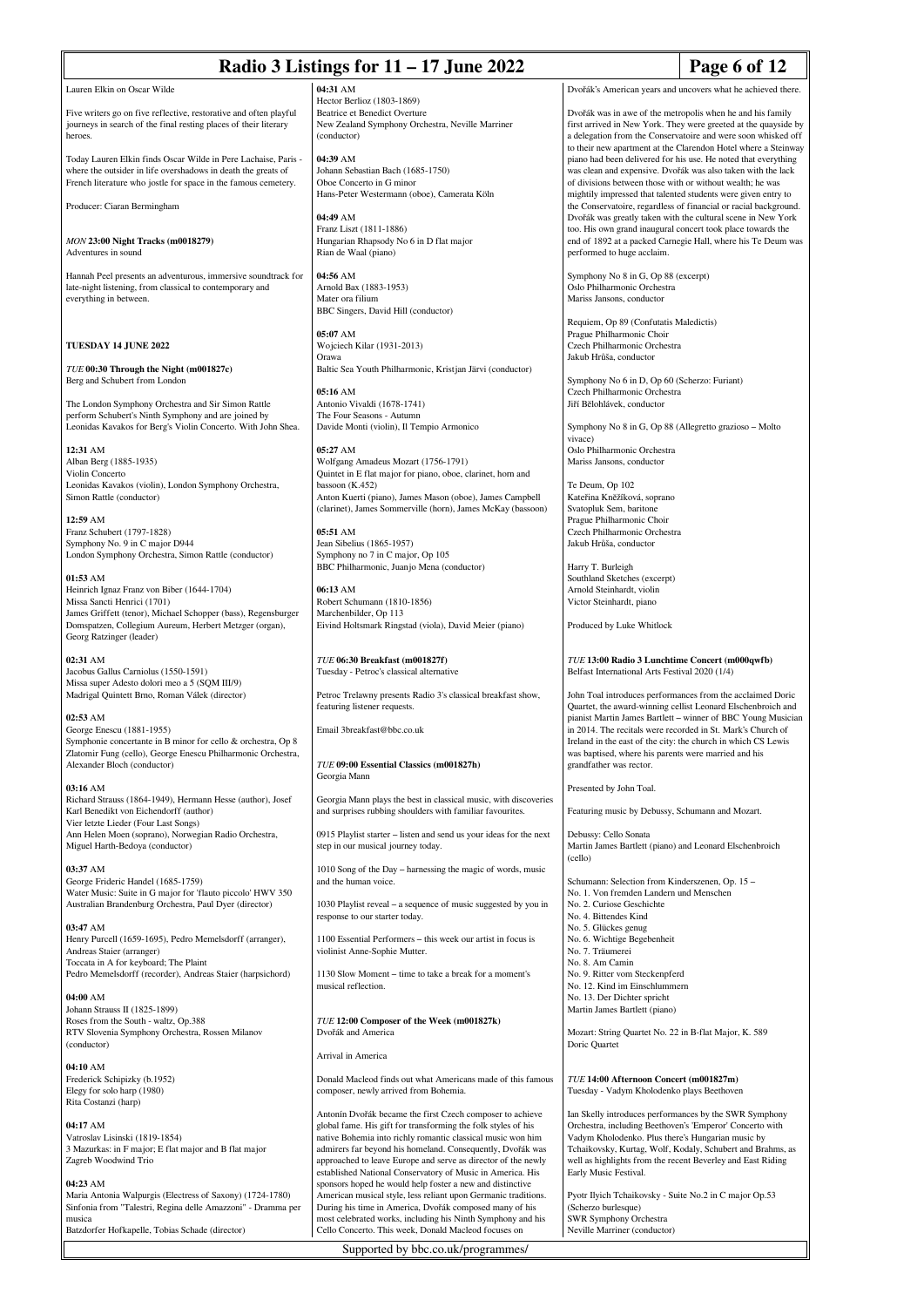# **Radio 3 Listings for 11 – 17 June 2022 Page 7 of 12**

Gyorgy Kurtag - Movement for viola & orchestra Paul Pesthy (viola) SWR Symphony Orchestra, Stuttgart Anja Bihlmaier (conductor)

c. **2.25** Roberto Gerhard - Pedrelliana BBC Philharmonic Juanjo Mena (conductor)

c. **2.45** Hugo Wolf - Gebet, No.28 [Mörike Lieder] / Gesang Weylas, No.46 [Mörike Lieder] / Anakreons Grab / Der Rattenfänger, No.11 [Goethe Lieder] Hanno Muller-Brachmann (baritone) Bavarian Radio Symphony Orchestra Ivan Fischer (conductor)

**3pm** Ludwig van Beethoven - Piano Concerto No.5 in E flat, Op.73 "Emperor" Vadym Kholodenko (piano) SWR Symphony Orchestra Lionel Bringuier (conductor)

c. **3.45** Franz Schubert - Piano Sonata No.14 in A minor, D.784 Eric Lu (piano)

c. **4.10** Zoltan Kodaly - Dances from Galanta SWR Symphony Orchestra, Stuttgart Anja Bihlmaier (conductor)

c. **4.30** Johannes Brahms - Hungarian Dance No.1 in G minor KBS Symphony Orchestra, Antonio Mendez (conductor)

*TUE* **17:00 In Tune (m001827p)** Echea Quartet, Julian Bliss, James Baillieu

The Echea Quartet perform live in the studio for presenter Sean Rafferty ahead of their appearance at the SmorgasChord Fesitval, and we're joined by the clarinettist Julian Bliss and pianist James Baillieu ahead of their concert at the Northern Aldborough Festival.

## *TUE* **19:00 Radio 3 in Concert (m001827r)** A Garland for the Queen

The BBC Singers perform a collection of short choral pieces by English composers created to celebrate HM the Queen's coronation in 1953. They also sing Britten's dramatic Sacred and Profane, an anthem by the choir's former Composer in Association, Judith Weir, and world premieres by Hilary Campbell and Britten Pears Young Artist Omri Kochavi. Kochavi sets texts by Iraq-born Israeli poet Amira Hess, and is inspired by the women in both ancient and modern Jewish-Babylonian culture he describes as the "Ghostbustresses" warding off evil spirits through poetry and art.

Live from Snape Maltings. Presented by Martin Handley.

Bliss, Bax, Tippett, Vaughan Williams, Berkeley, Ireland, Howells, Finzi, Rawsthorne, Rubbra: A Garland for the Queen Omri Kochavi: Kishtatos (world premiere, Britten Pears Arts commission) Judith Weir: One day to Sing Hilary Campbell: The Noblest Crown (world premiere, BBC commision) Britten: Sacred and Profane op. 91 BBC Singers

Owain Park - conductor

*TUE* **22:00 Free Thinking (m001827t)** South African writing

Damon Galgut's novel, The Promise, explores the decline of the white Afrikaner Swart family and their failed promise to their black domestic servant. The family resist giving her, her own house and her own land as South Africa emerges from the era of apartheid. Land also occupies Julia Blackburn in her new book Dreaming the Karoo, which explores traces of the indigenous /Xam people who were driven from their ancestral lands in the 1870s. And, New Generation Thinker Jade Munslow Ong has been looking at the evolution of the farm novel and the ways in which South African literature maps experiences of displacement. They join Anne McElvoy to explore the ways in which writing has charted the personal and political histories of modern South Africa.

Damon Galgut is a is a South African novelist and playwright. He was awarded the 2021 Booker Prize for his novel The

Promise. Two of his previous novels were shortlisted in 2003 and 2010, The Good Doctor and In a Strange Room. He has .<br>everal plays

Julia Blackburn has written both fiction and non-fiction, including her memoir The Three of Us and the Orange Prize nominated novels The Book of Colour and The Leper's Companions. Her latest book, Dreaming the Karoo: A People Called the /Xam is published on 16th June 2022.

Dr Jade Munslow Ong is a BBC Arts and Humanities Research Council New Generation Thinker. lectures in English literature and environmental literature at the University of Salford, specializing in colonial and postcolonial writing and fin de siècle cultures. She has published Olive Schreiner and African modernism.

Producer: Ruth Watts

*TUE* **22:45 The Essay (m001827w)** Journeys to the Grave

**Auldoon on WB Yeats** 

Five writers go on five reflective, restorative and often playful journeys in search of the final resting places of their literary heroes.

Today Paul Muldoon recalls numerous pilgrimages to the rugged West Coast of Ireland, where the remains of WB Yeats may or may not be buried, as per his poetical final request.

Producer: Ciaran Bermingham

*TUE* **23:00 Night Tracks (m001827y)** Night music

Hannah Peel presents an adventurous, immersive soundtrack for late-night listening, from classical to contemporary and everything in between.

## **WEDNESDAY 15 HINE 2022**

*WED* **00:30 Through the Night (m0018280)** Vivaldi and his French contemporaries

La Voce Strumentale performs a Baroque programme at the Stockholm Early Music Festival, centred around Vivaldi's Four Seasons. Dmitry Sinkovsky is violin soloist, conductor and countertenor! Presented by John Shea

**12:31** AM Jean-Marie Leclair (1697-1764) Overture no.3 in A major, Op.13 La Voce Strumentale, Dmitry Sinkovsky (conductor)

**12:44** AM Joseph Bodin de Boismortier (1689-1755) Cello Concerto in D major, Op.26'6 Igor Bobovich (cello), La Voce Strumentale, Dmitry Sinkovsky (conductor)

**12:50** AM Élisabeth Jacquet de La Guerre (1665-1729) Dance Suite from 'Céphale et Procris' La Voce Strumentale, Dmitry Sinkovsky (conductor)

**01:04** AM Antonio Vivaldi (1678-1741) The Four Seasons, Op.8 Dmitry Sinkovsky (violin), La Voce Strumentale

**01:45** AM John Dowland (1563-1626) Come again, sweet love doth now invite Dmitry Sinkovsky (counter tenor), La Voce Strumentale

**01:49** AM Heinrich Ignaz Franz von Biber (1644-1704) Missa Alleluja a 36 Wiener Hofburgkapelle, Gradus ad Parnassum, Concerto Palatino, Konrad Junghänel (director)

**02:26** AM Jan Pieterszoon Sweelinck (1562-1621) Tes beaux yeux causent mon amour - chanson for 4 voices Amsterdam Loeki Stardust Quartet

**02:31** AM Johannes Brahms (1833-1897), Arnold Schoenberg (orchestrator) Piano Quartet in G minor, Op 25 Sydney Symphony Orchestra, Edo de Waart (conductor) **03:13** AM

Supported by bbc.co.uk/programmes/

Heraklit Nestorov (1896-1940) Episodes, Op.4 Ganka Nedelcheva (piano)

**03:27** AM Hildegard von Bingen (1098-1179) Ave Generosa Orpheus Women's Choir, Albert Wissink (director)

**03:32** AM Carl Friedrich Abel (1723-1787) Symphony in B flat major, Op 10'2 La Stagione Frankfurt, Michael Schneider (conductor)

**03:44** AM Gabriel Fauré (1845 - 1924) Nocturne for piano in E flat minor, Op 33 no 1 Livia Rev (piano)

**03:52** AM Nino Rota (1911-1979) Harp Concerto Esther Peristerakis (harp), WDR Funkhausorchester, Rasmus Baumann (conductor)

**04:14** AM Rued Langgaard (1893-1952) 3 Rose Gardens Songs (1919) Danish National Radio Choir, Kaare Hansen (conductor)

**04:24** AM Claude Champagne (1891-1965) Danse Villageoise Orchestre du Conservatoire de Musique du Québec, Jacques Lacombe (conductor)

**04:31** AM Gioachino Rossini (1792-1868) Overture to L' Italiana in Algeri BBC National Orchestra of Wales, Richard Hickox (conductor)

**04:39** AM Wolfgang Amadeus Mozart (1756-1791) Four Notturni Vancouver Chamber Choir, Wesley Foster (clarinet), Nicola Tipton (clarinet), William Jenkins (bass clarinet), Jon Washburn (director)

**04:47** AM Marjan Mozetich (b.1948) Procession Moshe Hammer (violin), Douglas Perry (viola), Henry van der Sloot (cello), Joel Quarrington (bass), Raymond Luedeke (clarinet), James McKay (bassoon), Joan Watson (horn)

**05:02** AM Johann Sebastian Bach (1685-1750) Partita for solo violin No.3 in E major, BWV.1006 Sigiswald Kuijken (violin)

**05:20** AM Ruth Gipps (1921-1999) Seascape, Op 53 BBC National Orchestra of Wales, Jonathan Bloxham (conductor)

**05:26** AM Jan Baptist Verrijt (c.1600-1650) Flammae Divinae (Op.5) (1649) – No.16: Salve mi Iesu Consort of Musicke, Evelyn Tubb (soprano), Lucy Ballard (alto), Joseph Cornwell (tenor), Andrew King (tenor), Steven Devine (organ), Anthony Rooley (lute)

**05:32** AM Antonin Dvorak (1841-1904) Wind Serenade in D minor, Op 44 I Soloisti del Vento, Etienne Siebens (conductor)

**05:56** AM Jan Ladislav Dussek (1760-1812) Piano Sonata in D major, Op 31 no 2 (C.133) Andreas Staier (fortepiano)

**06:09** AM Richard Strauss (1864-1949) Horn Concerto No 2 in E flat major Markus Maskuniitty (horn), Finnish Radio Symphony Orchestra, Junichi Hirokami (conductor)

*WED* **06:30 Breakfast (m0018282)** Wednesday - Petroc's classical mix

Petroc Trelawny presents Radio 3's classical breakfast show, featuring listener requests.

Email 3breakfast@bbc.co.uk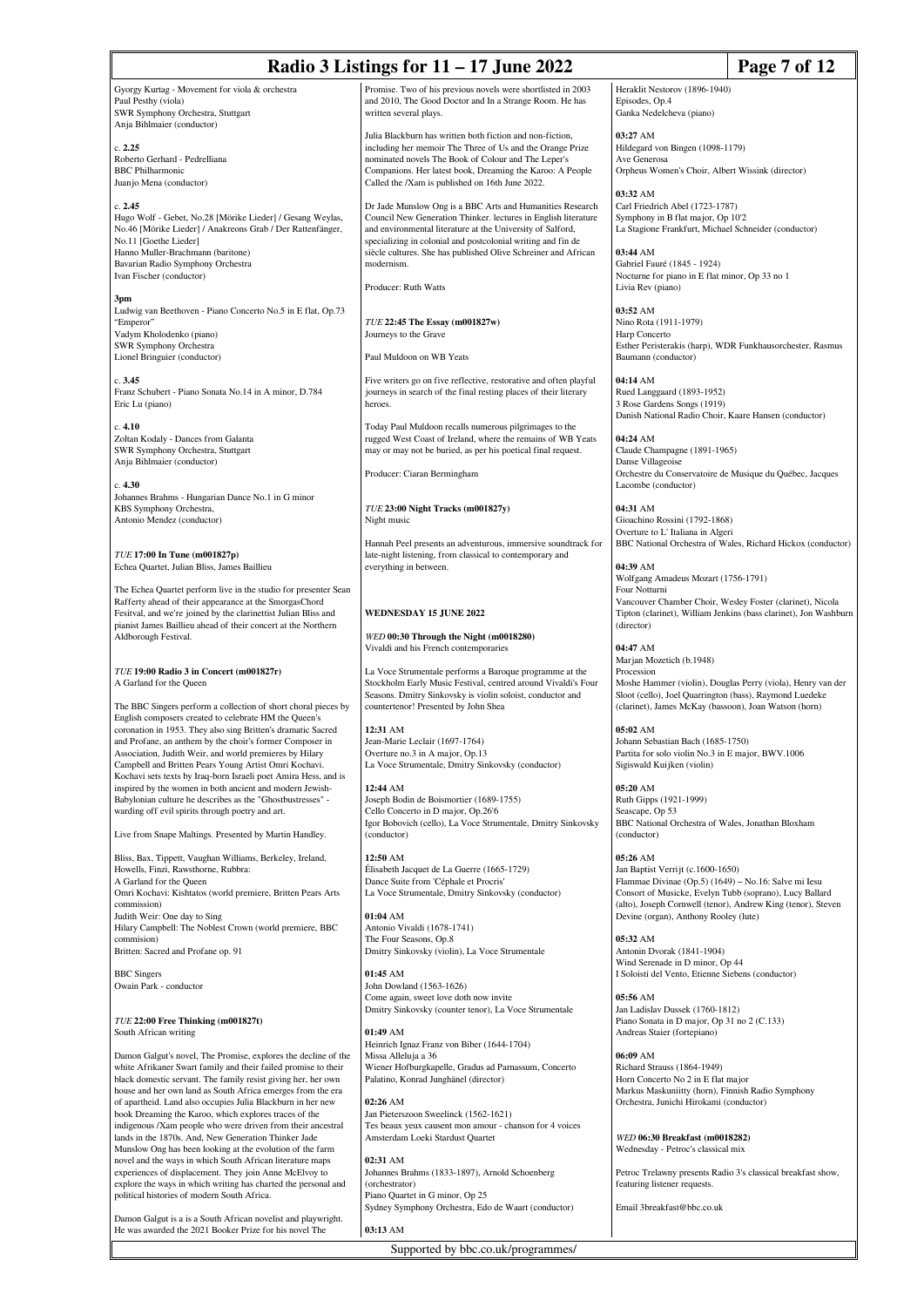| Radio 3 Listings for 11 - 17 June 2022                                                                                                                                                        | Page 8 of 12                                                                                                                                                                                                    |                                                                                                                                                                                            |                                                                                                                                |
|-----------------------------------------------------------------------------------------------------------------------------------------------------------------------------------------------|-----------------------------------------------------------------------------------------------------------------------------------------------------------------------------------------------------------------|--------------------------------------------------------------------------------------------------------------------------------------------------------------------------------------------|--------------------------------------------------------------------------------------------------------------------------------|
| WED 09:00 Essential Classics (m0018284)<br>Georgia Mann                                                                                                                                       | Quartet, the award-winning cellist Leonard Elschenbroich and<br>pianist Martin James Bartlett - winner of BBC Young Musician                                                                                    | from Bach's E minor Lute Suite, which he played on the guitar<br>as a boy.                                                                                                                 |                                                                                                                                |
| Georgia Mann plays the best in classical music, featuring new<br>discoveries, some musical surprises and plenty of familiar<br>favourites.                                                    | in 2014. The recitals were recorded in St. Mark's Church of<br>Ireland in the east of the city: the church in which CS Lewis<br>was baptised, where his parents were married and his<br>grandfather was rector. | Producer: Christina Kenny                                                                                                                                                                  |                                                                                                                                |
| 0915 Playlist starter – listen and send us your ideas for the next<br>step in our musical journey today.                                                                                      | Presented by John Toal.                                                                                                                                                                                         | WED 19:30 Radio 3 in Concert (m001828j)<br>Royal Northern Sinfonia play Haydn                                                                                                              |                                                                                                                                |
| 1010 Song of the Day – harnessing the magic of words, music<br>and the human voice.                                                                                                           | Featuring music by Mozart, Brahms and Haydn.<br>Mozart: Sonata No.12 in F Major, K.332 Martin James Bartlett                                                                                                    | A recording of historically informed performance practice<br>pioneer Roger Norrington's outgoing appearance (aged 87) as<br>conductor given last November, at Sage Gateshead. The all-     |                                                                                                                                |
| 1030 Playlist reveal - a sequence of music suggested by you in                                                                                                                                | (piano)                                                                                                                                                                                                         | Haydn programme features orchestral works interspersed with<br>chamber works: English songs and a quartet performed by                                                                     |                                                                                                                                |
| response to our starter today.<br>1100 Essential Performers - another track from our featured                                                                                                 | Brahms (arr. Daniil Shafran): Four Serious Songs, Op.121<br>Leonard Elschenbroich (cello) & Martin James Bartlett (piano)                                                                                       | members of the orchestra. Susan Gritton (soprano), Steven<br>Devine (fortepiano), Royal Northern Sinfonia, conductor Roger<br>Norrington. Haydn: Symphony No 103 in E flat (Drumroll) (1st |                                                                                                                                |
| artist this week, violinist Anne-Sophie Mutter.<br>1130 Slow Moment – time to take a break for a moment's                                                                                     | Haydn: String Quartet in B-Flat Major, Op 33 No 4<br>Doric Quartet                                                                                                                                              | and 2nd mvts); Canzonettas; String Quartet, Op 76 No 5;<br>Symphony No 103 in E flat (Drumroll) (3rd and 4th mvts);<br>March in E flat, H VIII 3 (March for the Prince of Wales);          |                                                                                                                                |
| musical reflection.                                                                                                                                                                           | WED 14:00 Afternoon Concert (m0018288)<br>Wednesday - Also Sprach Zarathustra                                                                                                                                   | Canzonettas; Symphony No 101 in D (Clock).<br>HAYDN Symphony No 103 "Drumroll" (movements 1 and 2);                                                                                        |                                                                                                                                |
| WED 12:00 Composer of the Week (m0018286)<br>Dvořák and America                                                                                                                               | Ian Skelly introduces performances by the SWR Symphony<br>Orchestra, including Richard Strauss's tone poem Also Sprach                                                                                          | Set of English Canzonettas;<br>String Quartet Op 76 No 5;                                                                                                                                  |                                                                                                                                |
| Meeting Harry Burleigh                                                                                                                                                                        | Zarathustra. Plus there's music by Messiaen, Franck, Korngold<br>and Ruth Gipps, alongside highlights from the recent Beverley                                                                                  | Symphony No 103 "Drumroll" (movements 3 and 4);<br>March for the Prince of Wales;<br>Set of English Canzonettas;                                                                           |                                                                                                                                |
| Donald Macleod traces the important friendship Dvořák<br>established with African American singer and composer Harry<br>T Burleigh.                                                           | and East Riding Early Music Festival.<br>Ruth Gipps - Chanticleer Overture                                                                                                                                      | Symphony No 101 "Clock"                                                                                                                                                                    |                                                                                                                                |
| Antonín Dvořák became the first Czech composer to achieve<br>global fame. His gift for transforming the folk styles of his                                                                    | <b>BBC</b> Philharmonic<br>Rumon Gamba (conductor)                                                                                                                                                              | WED 22:00 Free Thinking (m001828l)<br>Bloomsday, Dalloway Day and 1922                                                                                                                     |                                                                                                                                |
| native Bohemia into richly romantic classical music won him<br>admirers far beyond his homeland. Consequently, Dvořák was<br>approached to leave Europe and serve as director of the newly    | Olivier Messiaen - Les Offrandes oubliées,<br>Alexandre Kantorow (piano)<br>SWR Symphony Orchestra                                                                                                              | Understanding James Joyce's eye troubles gives you a different<br>way of reading his book Ulysses. That's the contention of Cleo<br>Hanaway-Oakley, who shares her research with presenter |                                                                                                                                |
| established National Conservatory of Music in America. His<br>sponsors hoped he would help foster a new and distinctive                                                                       | Teodor Currentzis (conductor)                                                                                                                                                                                   | Shahidha Bari. Emma West has delved into the history of the                                                                                                                                | Arts League of Service travelling theatre, who went about in a                                                                 |
| American musical style, less reliant upon Germanic traditions.<br>During his time in America, Dvořák composed many of his<br>most celebrated works, including his Ninth Symphony and his      | c. 2.20<br>Cesar Franck - Les Eolides<br><b>BBC</b> Symphony Orchestra                                                                                                                                          | battered old van performing plays, songs, ballets and                                                                                                                                      | 'absurdities' to audiences from Braintree to Blantyre. And we<br>look at the Royal Society of Literature's annual Dalloway Day |
| Cello Concerto. This week, Donald Macleod focuses on<br>Dvořák's American years and uncovers what he achieved there.                                                                          | Chris Hopkins (conductor)<br>c. 2.30                                                                                                                                                                            | discussion of Virginia Woolf's novel Mrs Dalloway, first<br>published in 1925.                                                                                                             |                                                                                                                                |
| 1893 was Dvořák's first full year working in America and his<br>new surroundings were beginning to inspire him. A theme from<br>his Sonatina for violin and piano was written down when       | Erich Korngold - Violin Concerto in D, Op.35<br>Fedor Rudin (violin)<br><b>SWR Symphony Orchestra</b>                                                                                                           | Producer: Torquil MacLeod                                                                                                                                                                  |                                                                                                                                |
| Dvořák was visiting the Minnehaha Falls. At the Conservatory<br>in New York, Dvořák encountered a young singer and future                                                                     | Yi-Chen Lin (conductor)                                                                                                                                                                                         | Find out more about Dalloway Day 2022<br>The Bloomsday festival runs from June 11th to 16th                                                                                                | You can find a collection of programmes exploring ideas about                                                                  |
| composer, Harry T Burleigh, who enjoyed singing spirituals in<br>the halls. The older man was struck not only by Burleigh's<br>distinctive voice but also by the songs that he was singing.   | 3pm<br>Richard Strauss - Also Sprach Zarathustra<br><b>SWR Symphony Orchestra</b>                                                                                                                               | modernism on the Free Thinking website                                                                                                                                                     |                                                                                                                                |
| Could this be the sort of music he'd been looking for in his<br>quest to establish an authentic American musical language? The<br>two quickly became firm friends. When Dvořák later unveiled | Robert Trevino (conductor)<br>3.40                                                                                                                                                                              | WED 22:45 The Essay (m001828n)<br>Journeys to the Grave<br>Diana Souhami on Radclyffe Hall                                                                                                 |                                                                                                                                |
| his Ninth symphony, he revealed he'd found inspiration in<br>African American music, and subtitled his work, "From the<br>New World".                                                         | Duke Ellington / Juan Tizol arr. Wilhelm Kaiser-Lindemann -<br>Caravan<br>12 Cellists of the Berlin Philharmonic                                                                                                |                                                                                                                                                                                            |                                                                                                                                |
| Symphony No 9 in E minor, Op 95 "From the New World"                                                                                                                                          |                                                                                                                                                                                                                 | Five writers go on five reflective, restorative and often playful<br>journeys in search of the final resting places of their literary<br>heroes.                                           |                                                                                                                                |
| (excerpt)<br>Royal Concertgebouw Orchestra<br>Nikolaus Harnoncourt, conductor                                                                                                                 | WED 16:00 Choral Evensong (m001828b)<br><b>York Minster</b>                                                                                                                                                     | Today, Diana Souhami steps into the tomb of Radclyffe Hall in<br>London's Highgate Cemetery, where The Well of Loneliness                                                                  |                                                                                                                                |
| Sonatina for violin and piano, Op 100 (Larghetto)<br>Randall Goosby, violin                                                                                                                   | Live from York Minster, with music by Francis Jackson, who<br>died in January 2022, and who from 1946 was organist and<br>master of music at York Minster for 36 years.                                         | Tulip – an aptly unconventional set-up in death as in life.                                                                                                                                | author resides with her lover, her lover's husband and their dog                                                               |
| Zhu Wang, piano<br>Trad. arranged by Harry T. Burleigh                                                                                                                                        | Responses: Jackson<br>Psalm 78 (Mann, Goss, Stainer, Turle [from Purcell],                                                                                                                                      | Producer: Ciaran Bermingham                                                                                                                                                                |                                                                                                                                |
| Swing Low, Sweet Chariot<br>Karen Parks, soprano<br>Wayne Sanders, piano                                                                                                                      | Walmisley, Elvey, Stanford)<br>First Lesson: Exodus 3 vv.1-12<br>Canticles: Evening Service in G (Jackson)                                                                                                      | WED 23:00 Night Tracks (m001828q)<br>Around midnight                                                                                                                                       |                                                                                                                                |
| Trad. arranged by Harry T. Burleigh<br>Go Down Moses                                                                                                                                          | Second Lesson: Acts 7 vv.30-38<br>Anthem: Audi, filia (Jackson)<br>Voluntary: The Goss-Radley Fanfare, Op 88 (Jackson)                                                                                          | late-night listening, from classical to contemporary and<br>everything in between.                                                                                                         | Hannah Peel presents an adventurous, immersive soundtrack for                                                                  |
| Paul Robeson, bass baritone<br>Symphony No 9 in E minor, Op 95 "From the New World"                                                                                                           | Robert Sharpe (Director of Music)<br>Ben Morris (Assistant Director of Music)                                                                                                                                   |                                                                                                                                                                                            |                                                                                                                                |
| (Largo)<br>Sapporo Symphony Orchestra<br>Tadaaki Otaka, conductor                                                                                                                             | WED 17:00 In Tune (m001828d)                                                                                                                                                                                    | <b>THURSDAY 16 JUNE 2022</b><br>THU 00:30 Through the Night (m001828s)                                                                                                                     |                                                                                                                                |
| String Quintet, Op 97 "American" (excerpt)<br>Pavel Haas Quartet                                                                                                                              | With Sean Rafferty<br>Top-class live music from some of the world's finest musicians.                                                                                                                           | BBC Proms 2019 - Schubert, Tchaikovsky and Lutoslawski                                                                                                                                     | Daniel Barenboim and his West-Eastern Divan Orchestra are                                                                      |
| Pavel Nikl, viola<br>Symphony No 9 in E minor, Op 95 "From the New World"                                                                                                                     | WED 19:00 In Tune Mixtape (m001828g)                                                                                                                                                                            | joined by the legendary Martha Argerich for Tchaikovsky's<br>Piano Concerto No 1, an expression of Romantic intensity                                                                      | balanced by the bracing vitality of Lutosławski's Concerto for                                                                 |
| (Allegro con fuoco)<br>Royal Concertgebouw Orchestra<br>Nikolaus Harnoncourt, conductor                                                                                                       | Thirty minutes of classical Inspiration<br>Lose yourself in a 30-minute mix of music quirkily inspired by                                                                                                       | Orchestra. Presented by John Shea.<br>12:31 AM                                                                                                                                             |                                                                                                                                |
| Produced by Luke Whitlock                                                                                                                                                                     | the Baroque dance suite.<br>We open and close with choral music: starting in the 17th                                                                                                                           | Franz Schubert (1797-1828)<br>Symphony no 8 in B minor, D759 'Unfinished'                                                                                                                  | West-Eastern Divan Orchestra, Daniel Barenboim (conductor)                                                                     |
| WED 13:00 Radio 3 Lunchtime Concert (m000qyyq)<br>Belfast International Arts Festival 2020 (2/4)                                                                                              | century with the gigue rhythms of the Gloria from Bach's B<br>minor Mass, and ending firmly in the 21st with Allemande from<br>Caroline Shaw's Pulitzer Prize-winning Partita for 8 Voices.                     | 12:53 AM<br>Pyotr Ilyich Tchaikovsky (1840-1893)                                                                                                                                           |                                                                                                                                |
| John Toal introduces performances from the acclaimed Doric                                                                                                                                    | Along the way, we hear music by Lawes, Chopin, Moondog and<br>Paul McCartney - whose Blackbird was inspired by the Bourrée                                                                                      | Piano Concerto no 1 in B flat minor, Op 23<br>Martha Argerich (piano), West-Eastern Divan Orchestra,                                                                                       |                                                                                                                                |

Supported by bbc.co.uk/programmes/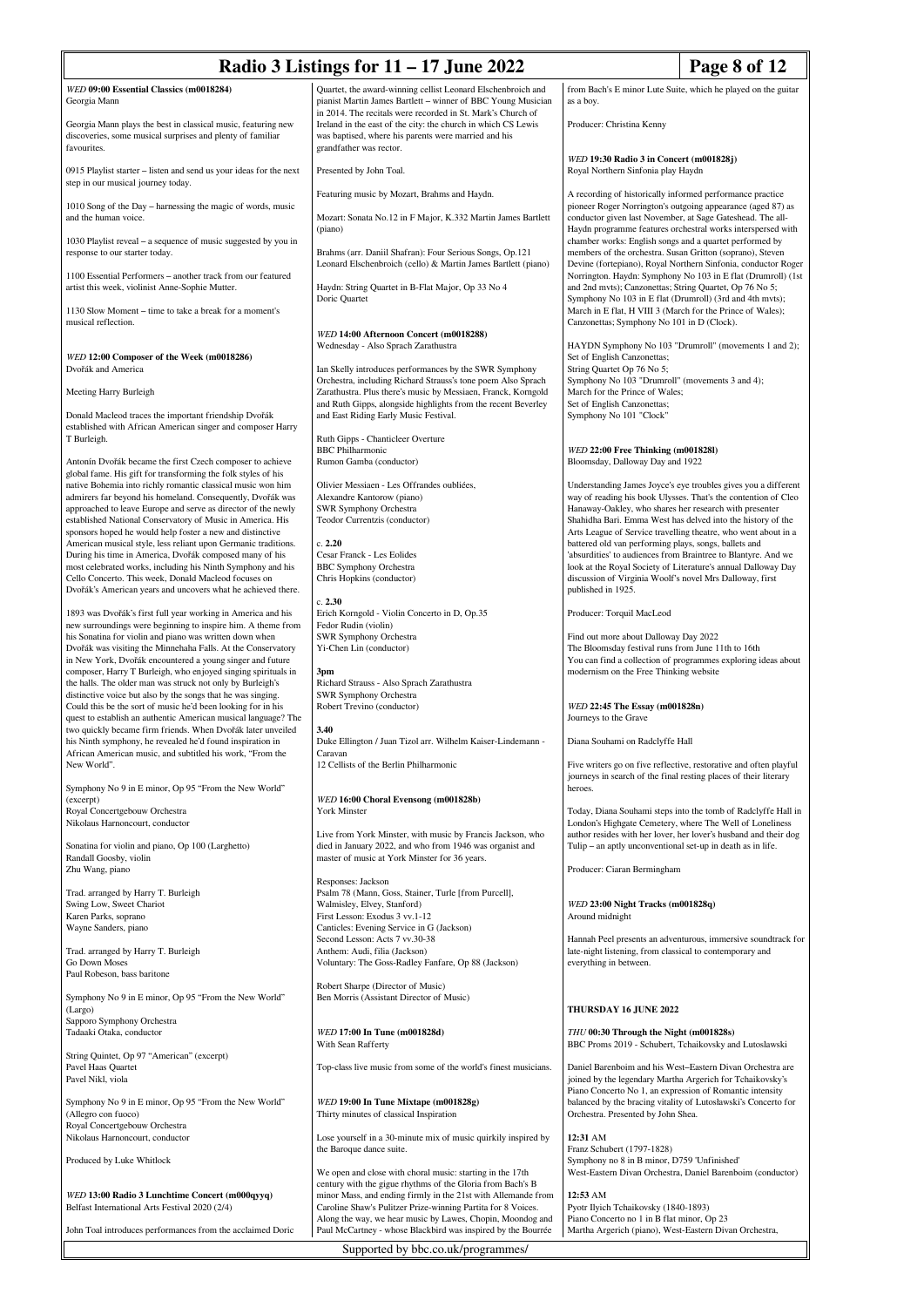## **Radio 3 Listings for 11 – 17 June 2022 Page 9 of 12**

Daniel Barenboim (conductor)

**01:27** AM Witold Lutosławski (1913-1994) Concerto for Orchestra West-Eastern Divan Orchestra, Daniel Barenboim (conductor)

**01:56** AM Ludwig van Beethoven (1770 - 1827) Egmont Overture Op 84 West-Eastern Divan Orchestra, Daniel Barenboim (conductor)

**02:05** AM Ludwig van Beethoven (1770 - 1827) Rondo a capriccio in G major Op.129 (Rage over a lost penny) for piano Pavel Kolesnikov (piano)

## **02:11** AM

Wolfgang Amadeus Mozart (1756-1791) Trio for piano, clarinet and viola in E flat major, K498, 'Kegelstatt' Martin Fröst (clarinet), Antoine Tamestit (viola), Cédric Tiberghien (piano)

**02:31** AM George Frideric Handel (1685-1759) Flavio : Act 3 Jeffrey Gall (counter tenor), Derek Lee Ragin (counter tenor), Lena Lootens (soprano), Bernarda Fink (mezzo soprano), Christina Högman (soprano), Gianpaolo Fagotto (tenor), Ulrich Messthaler (bass), Ensemble 415, Rene Jacobs (conductor)

**03:19** AM Francis Poulenc (1899-1963) Napoli, FP 40 Antonio Pompa-Baldi (piano)

**03:29** AM Anatol Lyadov (1855-1914) The Enchanted Lake, Op 62 Bergen Philharmonic Orchestra, Dmitri Kitaenko (conductor)

**03:37** AM Allan Pettersson (1911-1980) Two Elegies (1934) and Romanza (1942) for violin & piano Isabelle van Keulen (violin), Enrico Pace (piano)

**03:43** AM Franz Schubert (1797-1828), Franz Liszt (arranger) Standchen (Horch, horch! die Lerch) (D.889) Janina Fialkowska (piano)

## **03:46** AM

Franz Schubert (1797-1828), Friedrich Schiller (author) Des Madchens Klage (D.191, Op.58 No.3) Christoph Pregardien (tenor), Andreas Staier (fortepiano)

**03:50** AM Antonio Vivaldi (1678-1741) Concerto in F major (RV.442) for treble recorder Michael Schneider (recorder), Camerata Köln

**03:58** AM François Couperin (1668-1733) Rondeau: Le Tic-toc-choc (or Les maillotins) Colin Tilney (harpsichord)

**04:02** AM Heino Eller (1887-1970) Romance, Dance and A Homeland Tune (from Five Pieces for Strings) Estonian Radio Symphony Orchestra, Vallo Järvi (conductor)

**04:14** AM Gaspar Sanz (1640-1710) Xácaras and Canarios (Instrucción de música sobre la guitara española") Eduardo Eguez (guitar)

**04:23** AM Wolfgang Amadeus Mozart (1756-1791) Andante in C major, K315 Anita Szabó (flute), Hungarian National Philharmonic Orchestra, Zóltan Kocsis (conductor)

**04:31** AM Edward Elgar (1857-1934) To her beneath whose steadfast star, for chorus BBC Singers, Stephen Layton (conductor)

**04:36** AM Imants Zemzaris (b.1951) The Light springs Juris Gailitis (flute), Indulis Suna (violin)

**04:42** AM Toivo Kuula (1883-1918) Tranquillamente from 3 Satukuvaa (Fairy tale pictures) for piano (Op 19 no 3) r<br>Liisa Pohjola (piano)

**04:48** AM Frigyes Hidas (1928-2007) Harpsichord Concerto Barbala Dobozy (harpsichord), Concentus Hungaricus, Ildikó Hegyi (conductor)

**05:02** AM Antonin Dvorak (1841-1904) Suite in A major, Op 98b Polish Radio National Symphony Orchestra Katowice, Stanislaw Macura (conductor)

**05:21** AM Wolfgang Amadeus Mozart (1756-1791) Io ti lascio, K245 Bryn Terfel (bass baritone), Malcolm Martineau (piano)

**05:26** AM Johann Nepomuk Hummel (1778-1837) Clarinet Quartet in E flat major Martin Fröst (clarinet), Tobias Ringborg (violin), Ingegerd Kierkegaard (viola), John Ehde (cello)

**05:54** AM Bedřich Smetana (1824-1884) Sonata movement in E minor (B.70) for 2 pianos, 8 hands Else Krijgsman (piano), Mariken Zandliver (piano), David Kuijken (piano), Carlos Moerdijk (piano)

**06:05** AM Christopher Simpson (c.1605-1669) Summer (excerpt from The Four Seasons) Les Voix Humaines, Arparla

**06:22** AM Pyotr Ilyich Tchaikovsky (1840-1893), Pyotr Ilyich Tchaikovsky (arranger) Andante Cantabile (String Quartet, Op 11) Shauna Rolston (cello), Calgary Philharmonic Orchestra, Mario Bernardi (conductor)

*THU* **06:30 Breakfast (m00182bn)** Thursday - Petroc's classical commute

Petroc Trelawny presents Radio 3's classical breakfast show, featuring listener requests.

Email 3breakfast@bbc.co.uk

### *THU* **09:00 Essential Classics (m00182bq)** Georgia Mann

Georgia Mann plays the best in classical music, with familiar favourites, new discoveries and the occasional musical surprise.

0915 Playlist starter – listen and send us your ideas for the next step in our musical journey today.

1010 Song of the Day – harnessing the magic of words, music and the human voice

1030 Playlist reveal – a sequence of music suggested by you in response to our starter today.

1100 Essential Performers – this week we focus on violinist Anne-Sophie Mutter.

1130 Slow Moment – time to take a break for a moment's musical reflection.

*THU* **12:00 Composer of the Week (m00182bs)** Dvořák and America

## Homesick

Donald Macleod surveys Dvořák's second full year in America when the Czech composer begins to feel unsettled.

Antonín Dvořák became the first Czech composer to achieve global fame. His gift for transforming the folk styles of his native Bohemia into richly romantic classical music won him admirers far beyond his homeland. Consequently, Dvořák was approached to leave Europe and serve as director of the newly established National Conservatory of Music in America. His sponsors hoped he would help foster a new and distinctive American musical style, less reliant upon Germanic traditions. During his time in America, Dvořák composed many of his most celebrated works, including his Ninth Symphony and his Cello Concerto. This week, Donald Macleod focuses on Dvořák's American years and uncovers what he achieved there.

During 1894, Dvořák's second full year in America, the charm of the New World was wearing a little thin. The previous year

Supported by bbc.co.uk/programmes/

he'd taken a summer vacation to Spillville where, amongst a Czech community there, Dvořák had begun to feel pangs of homesickness. His time as Director of the Conservatory of Music was proving productive however dark clouds were slowly appearing. The salary he'd been promised by Mrs. Thurber, who'd established the conservatoire, had not been forthcoming; Dvořák began to wonder if it ever would be. Increasingly disheartened, Dvořák returned to his native Bohemia for the summer. He returned to America for the Autumn term where he continued to explore African American spirituals, alongside his friend and unofficial student, Harry T. Burleigh, who was developing his own voice as a Black American composer and arranger.

Humoresques, Op 101 No.7 (excerpt) Inna Poroshina, piano

Suite in A, Op 98B (Allegro) Russian Philharmonic Orchestra Dmitry Yablonsky, conductor

String Quartet No 12 in F, Op 96 "The American" (Vivace) Škampa Quartet

Humoresques, Op 101 (excerpt) Inna Poroshina, piano

Biblical Songs, Op 99 (excerpt) Magdalena Kozená, mezzo-soprano Berlin Philharmonic, Simon Rattle, conductor

Harry T. Burleigh Among the Fuchsias, from Five Songs of Laurence Hope Cynthia Haymon, soprano Warren Jones, piano

Harry T. Burleigh Worth While, from Five Songs of Laurence Hope Cynthia Haymon, soprano Warren Jones, piano

Produced by Luke Whitlock

*THU* **13:00 Radio 3 Lunchtime Concert (m000qytv)** Belfast International Arts Festival 2020 (3/4)

John Toal introduces performances from the acclaimed Doric Quartet and the award-winning cellist Leonard Elschenbroich. The recitals were recorded in St. Mark's Church of Ireland in the east of the city: the church in which CS Lewis was baptised, where his parents were married and his grandfather was rector.

Presented by John Toal.

Featuring music by JS Bach and Sibelius.

JS Bach: Sarabandes from Six Suites for unaccompanied Cello, BWV 1007-1012 Leonard Elschenbroich (cello)

Sibelius: Voces intimae, Op. 56 Doric Quartet

### *THU* **14:00 Afternoon Concert (m00182bv)** Thursday - Alim Beisembayev plays Tchaikovsky

Ian Skelly introduces performances by the SWR Symphony Orchestra, including Tchaikovsky's First Piano Concerto with Alim Beisembayev. Plus there's music by Mussorgsky, Chopin, Ravel, Handel, Glinka, Schumann and Augusta Holmès, alongside highlights from the recent Beverley and East Riding Early Music Festival.

Modest Mussorgsky - Night on a Bald Mountain SWR Symphony Orchestra Yi-Chen Lin (conductor)

c. **2.20** Mikhail Glinka - Valse-fantasie in B minor BBC Scottish Symphony Orchestra Vassily Sinaisky (conductor)

c. **2.30** Frederic Chopin - Waltz in A flat, Op.42 Mariam Batsashvili (piano)

c. **2.35** Maurice Ravel - La Valse SWR Symphony Orchestra Lionel Bringuier (conductor)

c. **2.50** John Williams arr. David Riniker - Catch me if you can 12 Cellists of the Berlin Philharmonic

**3pm**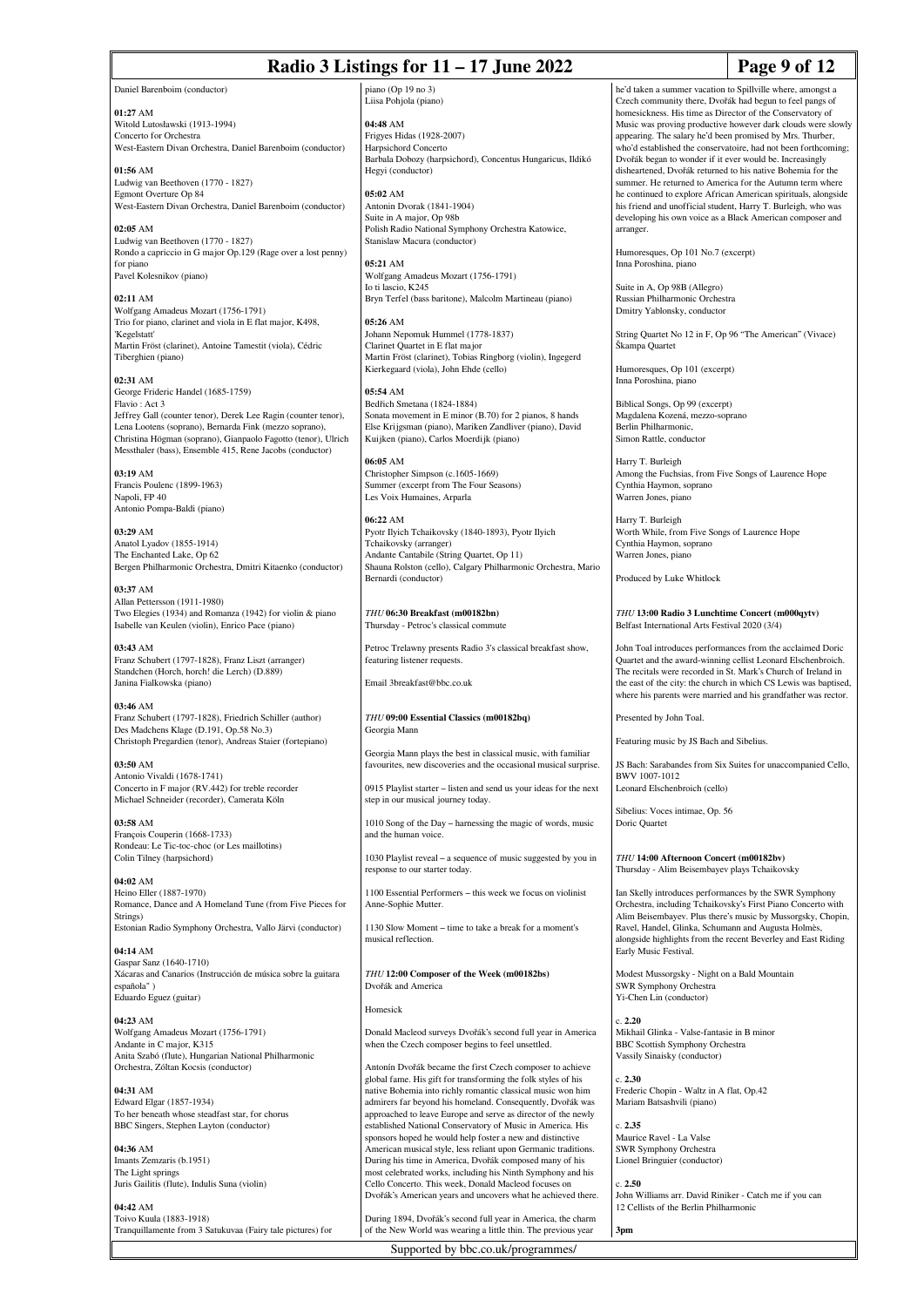| Radio 3 Listings for $11 - 17$ June 2022<br>Page 10 of 12                                                                            |                                                                                                                                    |                                                                                                    |                                                                    |  |
|--------------------------------------------------------------------------------------------------------------------------------------|------------------------------------------------------------------------------------------------------------------------------------|----------------------------------------------------------------------------------------------------|--------------------------------------------------------------------|--|
| Piotr Ilyich Tchaikovsky - Piano Concerto No.1 in B minor,                                                                           | THU 22:45 The Essay (m00182c5)                                                                                                     | 04:01 AM                                                                                           |                                                                    |  |
| Op.23                                                                                                                                | Journeys to the Grave                                                                                                              | Traditional                                                                                        |                                                                    |  |
| Alim Beisembayev (piano)<br>SWR Symphony Orchestra<br>Yi-Chen Lin (conductor)                                                        | Anita Sethi on Anne Brontë                                                                                                         | 2 Traditional 17th century Provencal songs: Ai! La Bono<br>Fourtuno & Bressarello<br>Zefiro Torna  |                                                                    |  |
|                                                                                                                                      | Five writers go on five reflective, restorative and often playful                                                                  |                                                                                                    |                                                                    |  |
| c.3.40<br>GF Handel - Amen, alleluia in D minor                                                                                      | journeys in search of the final resting places of their literary<br>heroes.                                                        | 04:07 AM<br>Dietrich Buxtehude (1637-1707)                                                         |                                                                    |  |
| Jakub Jozef Orlinski (countertenor)                                                                                                  |                                                                                                                                    | Toccata and Fugue in F (BuxWV.156)                                                                 |                                                                    |  |
| Il Pomo d'Oro<br>Zefira Valova (conductor)                                                                                           | Today, Anita Sethi journeys to the grave of her heroine Anne<br>Brontë, overlooking the sea she so loved, and considers why she    | Pieter van Dijk (organ)                                                                            |                                                                    |  |
|                                                                                                                                      | was buried high on a hill in Scarborough, away from her better                                                                     | 04:15 AM                                                                                           |                                                                    |  |
| c.3.45<br>Robert Schumann - Piano Quartet in E flat, Op.47                                                                           | known sisters. Her grave has over the years been neglected and<br>ravaged by the elements, but more recently - like her reputation | Edvard Grieg (1843-1907)<br>Peer Gynt, Suite No.1                                                  |                                                                    |  |
| Denis Kozhukhin (piano)                                                                                                              | - restored.                                                                                                                        | Danish Radio Concert Orchestra, Roman Zeilinger (conductor)                                        |                                                                    |  |
| Boris Brovtsyn (violin)<br>Amihai Grosz (viola)                                                                                      | Producer: Ciaran Bermingham                                                                                                        | 04:31 AM                                                                                           |                                                                    |  |
| Jens Peter Maintz (cello)                                                                                                            |                                                                                                                                    | Franz Schubert (1797-1828)                                                                         |                                                                    |  |
| c. 4.15                                                                                                                              | THU 23:00 The Night Tracks Mix (m00182c7)                                                                                          | Des Teufels Lustschloss - Overture<br>Polish Radio Symphony Orchestra, Miroslaw Blaszczyk          |                                                                    |  |
| Augusta Holmès - Memento mei Deus<br><b>BBC</b> Singers                                                                              | Music for the darkling hour                                                                                                        | (conductor)                                                                                        |                                                                    |  |
| Hilary Campbell (conductor)                                                                                                          | Hannah Peel with a magical sonic journey for late-night                                                                            | 04:41 AM                                                                                           |                                                                    |  |
|                                                                                                                                      | listening. Subscribe to receive your weekly mix on BBC<br>Sounds.                                                                  | Jean-Philippe Rameau (1683-1764)<br>La Poule (Nouvelles suites de Clavecin)                        |                                                                    |  |
| THU 17:00 In Tune (m00182bx)                                                                                                         |                                                                                                                                    | Andreas Borregaard (accordion)                                                                     |                                                                    |  |
| Joseph McHardy from Chineke!                                                                                                         | THU 23:30 Unclassified (m00182c9)                                                                                                  | 04:46 AM                                                                                           |                                                                    |  |
| Conductor Joseph McHardy joins presenter Sean Rafferty                                                                               | An Ambient Ramble                                                                                                                  | Georg Philipp Telemann (1681-1767)                                                                 |                                                                    |  |
| ahead of Chineke! Voices concert at St Martin-in-the-Fields on<br>Saturday, plus there's the latest arts news from across the        | Summer is in its prime, days of endless sky and wild flowers                                                                       | Concerto in E minor for recorder, transverse flute, strings and<br>continuo                        |                                                                    |  |
| classical music world.                                                                                                               | Elizabeth Alker goes on a walk through ambient summer                                                                              | La Stagione Frankfurt                                                                              |                                                                    |  |
|                                                                                                                                      | landscapes and sun-kissed sonic terrain, exploring how today's<br>composers of experimental and electronic music evoke the         | 05:00 AM                                                                                           |                                                                    |  |
| THU 19:00 In Tune Mixtape (m00182bz)                                                                                                 | feeling of time spent outside in the openness of the longest                                                                       | Edvard Grieg (1843-1907)                                                                           |                                                                    |  |
| Switch up your listening with classical music                                                                                        | days.                                                                                                                              | Nocturne in C from Lyric Suite, Op.54 No. 4<br>Antonio Pompa-Baldi (piano)                         |                                                                    |  |
| An eclectic mix featuring classical favourites, lesser-known                                                                         | Produced by Phil Smith                                                                                                             |                                                                                                    |                                                                    |  |
| gems and a few surprises.                                                                                                            | A Reduced Listening Production for BBC Radio 3                                                                                     | 05:06 AM<br>Claudio Monteverdi (1567-1643)                                                         |                                                                    |  |
|                                                                                                                                      |                                                                                                                                    | Magnificat II                                                                                      |                                                                    |  |
| THU 19:30 Radio 3 in Concert (m00182c1)<br>BBC NOW play Shostakovich at the Aldeburgh Festival                                       | <b>FRIDAY 17 JUNE 2022</b>                                                                                                         | Chorus of Swiss Radio, Lugano, Diego Fasolis (conductor)                                           |                                                                    |  |
|                                                                                                                                      |                                                                                                                                    | 05:17 AM                                                                                           |                                                                    |  |
| Martyn Brabbins conducts the BBC National Orchestra of<br>Wales in two nights of rousing music with a distinctly British             | FRI 00:30 Through the Night (m00182cc)<br>Portuguese Choral Masterpiece                                                            | Unico Wilhelm Van Wassenaer (1692-1766)<br>Concerto no 1 in G major (from 'Sei Concerti Armonici') |                                                                    |  |
| focus, live from the Aldeburgh Festival. The first night opens                                                                       |                                                                                                                                    | Combattimento Consort Amsterdam, Jan Willem de Vriend                                              |                                                                    |  |
| with Elizabeth Maconchy's brief yet majestic work Proud<br>Thames, depicting the river from its trickling rural source to the        | Mattutino de' Morti brings five soloists, choir and orchestra<br>together in a glorious work reminiscent of the great oratorios of | (conductor)                                                                                        |                                                                    |  |
| bustle of a brimming capital city. Cellist Laura van der Heijden<br>will then join Martyn and the Orchestra for the last of William  | Handel. Davide Perez's music is conducted by Giulio Prandi.<br>John Shea presents.                                                 | 05:28 AM<br>Rebecca Clarke (1886-1979)                                                             |                                                                    |  |
| Walton's three great string concertos, the work with which she                                                                       |                                                                                                                                    | Viola Sonata in E minor                                                                            |                                                                    |  |
| won the coveted BBC Young Musician of the Year award in<br>2012. The evening concludes with Shostakovich's tempestuous               | 12:31 AM<br>Grzegorz Gerwazy Gorczycki (1665-1734)                                                                                 | Lise Berthaud (viola), Xenia Maliarevitch (piano)                                                  |                                                                    |  |
| 10th Symphony, a work which needs no narrative to describe                                                                           | Salve Regina, from 'Conductus Funebris'                                                                                            | 05:52 AM                                                                                           |                                                                    |  |
| the power of its violent and vibrant music, although some see it<br>as the composer's musical depiction of Stalin and the tyranny he | Ghislieri Chorus, Ghislieri Orchestra, Giulio Prandi (conductor)                                                                   | Manuel de Falla (1876-1946)<br>Noches en los jardines de Espana                                    |                                                                    |  |
| had inflicted on Russia.                                                                                                             | 12:35 AM                                                                                                                           | Eduardo del Pueyo (piano), Netherlands Radio Philharmonic                                          |                                                                    |  |
| Presented by Nicola Heywood Thomas, live from Snape                                                                                  | Davide Perez (1711-1778)<br>Mattutino de' Morti                                                                                    | Orchestra, Jean Fournet (conductor)                                                                |                                                                    |  |
| Maltings.                                                                                                                            | Marta Redaelli (soprano), Maria Chiara Gallo (mezzo soprano),                                                                      | 06:15 AM                                                                                           |                                                                    |  |
| 7.30pm                                                                                                                               | Federico Fiorio (counter tenor), Luca Cervoni (tenor),<br>Alessandro Ravasio (bass), Salvo Vitale (bass), Ghislieri                | Joseph Haydn (1732-1809)<br>Trio for keyboard and strings in G major (H.15.25) 'Gypsy              |                                                                    |  |
| Maconchy: Proud Thames                                                                                                               | Chorus, Ghislieri Orchestra, Giulio Prandi (conductor)                                                                             | Rondo'                                                                                             |                                                                    |  |
| Walton: Cello Concerto                                                                                                               | 01:48 AM                                                                                                                           | Grieg Trio                                                                                         |                                                                    |  |
| 8.15pm<br>Interval Music (from CD)                                                                                                   | Grzegorz Gerwazy Gorczycki (1665-1734)<br>In Paradisum, from 'Conductus Funebris'                                                  | FRI 06:30 Breakfast (m00182cf)                                                                     |                                                                    |  |
|                                                                                                                                      | Ghislieri Chorus, Ghislieri Orchestra, Giulio Prandi (conductor)                                                                   | Friday - Petroc's classical rise and shine                                                         |                                                                    |  |
| 8.35pm<br>Shostakovich: Symphony No 10 in E minor, Op 93                                                                             | $01:50$ AM                                                                                                                         | Petroc Trelawny presents Radio 3's classical breakfast show,                                       |                                                                    |  |
|                                                                                                                                      | Wolfgang Amadeus Mozart (1756-1791)                                                                                                | featuring listener requests and the Friday poem.                                                   |                                                                    |  |
| Laura van der Heijden (cello)<br><b>BBC</b> National Orchestra of Wales                                                              | Symphony No.41 in C major (K.551) "Jupiter"<br>Oslo Philharmonic Orchestra, Herbert Blomstedt (conductor)                          | Email 3breakfast@bbc.co.uk                                                                         |                                                                    |  |
| Martyn Brabbins (conductor)                                                                                                          |                                                                                                                                    |                                                                                                    |                                                                    |  |
|                                                                                                                                      | 02:31 AM<br>Richard Strauss (1864-1949)                                                                                            | FRI 09:00 Essential Classics (m00182ch)                                                            |                                                                    |  |
| THU 22:00 Free Thinking (m00182c3)                                                                                                   | Violin Sonata in E flat major, Op 18                                                                                               | Georgia Mann                                                                                       |                                                                    |  |
| Slow film and ecology                                                                                                                | Baiba Skride (violin), Lauma Skride (piano)                                                                                        |                                                                                                    | Georgia Mann plays the best in classical music, with discoveries   |  |
| Can a 40-hour film of a Massachusetts garden or a project                                                                            | 02:59 AM                                                                                                                           | and surprises rubbing shoulders with familiar favourites.                                          |                                                                    |  |
| documenting rice growing over 40 years help us to understand<br>our planet better? Who makes and who watches such projects?          | Silvius Leopold Weiss (1687-1750)<br>Suite No.17 in F minor                                                                        |                                                                                                    | 0915 Playlist starter - listen and send us your ideas for the next |  |
| Matthew Sweet is joined by film historian Becca Voelcker who                                                                         | Konrad Junghänel (lute)                                                                                                            | step in our musical journey today.                                                                 |                                                                    |  |
| has watched projects recorded in Japan, Colombia, Scotland<br>and America; Thomas Halliday, whose book Otherlands charts             | 03:27 AM                                                                                                                           | 1010 Song of the Day - harnessing the magic of words, music                                        |                                                                    |  |
| the changes in the earth's ecologies through deep time; and by<br>environmentalist Rupert Read, who is Associate Professor of        | Erik Satie (1866-1925)<br>Poudre d'or, waltz for piano                                                                             | and the human voice.                                                                               |                                                                    |  |
| Philosophy at the University of East Anglia.                                                                                         | Ashley Wass (piano)                                                                                                                |                                                                                                    | 1030 Playlist reveal - a sequence of music suggested by you in     |  |
| Producer: Luke Mulhall                                                                                                               | 03:33 AM                                                                                                                           | response to our starter today.                                                                     |                                                                    |  |
|                                                                                                                                      | Sándor Veress (1907-1992)                                                                                                          | 1100 Essential Performers - our final track this week from                                         |                                                                    |  |
| You can find a collection of programmes exploring Green<br>Thinking on the Free Thinking programme website                           | Four Transylvanian Dances<br>Musica Vitae Chamber Orchestra                                                                        | featured artist, violinist Anne-Sophie Mutter.                                                     |                                                                    |  |
| https://www.bbc.co.uk/programmes/p07zg0r2                                                                                            |                                                                                                                                    | 1130 Slow Moment – time to take a break for a moment's                                             |                                                                    |  |
| and if film is your thing then there's a collection of programmes                                                                    | 03:47 AM<br>Leonardo Leo (1694-1744)                                                                                               | musical reflection.                                                                                |                                                                    |  |
| about key films too https://www.bbc.co.uk/programmes/articles                                                                        | Cello Concerto in D minor (in three movements)                                                                                     |                                                                                                    |                                                                    |  |
| /FJbG166KXBn9xzLKPfrwpc/all-about-film-on-radio-3                                                                                    | Werner Matzke (cello), Concerto Köln                                                                                               | FRI 12:00 Composer of the Week (m00182ck)                                                          |                                                                    |  |
| Supported by bbc.co.uk/programmes/                                                                                                   |                                                                                                                                    |                                                                                                    |                                                                    |  |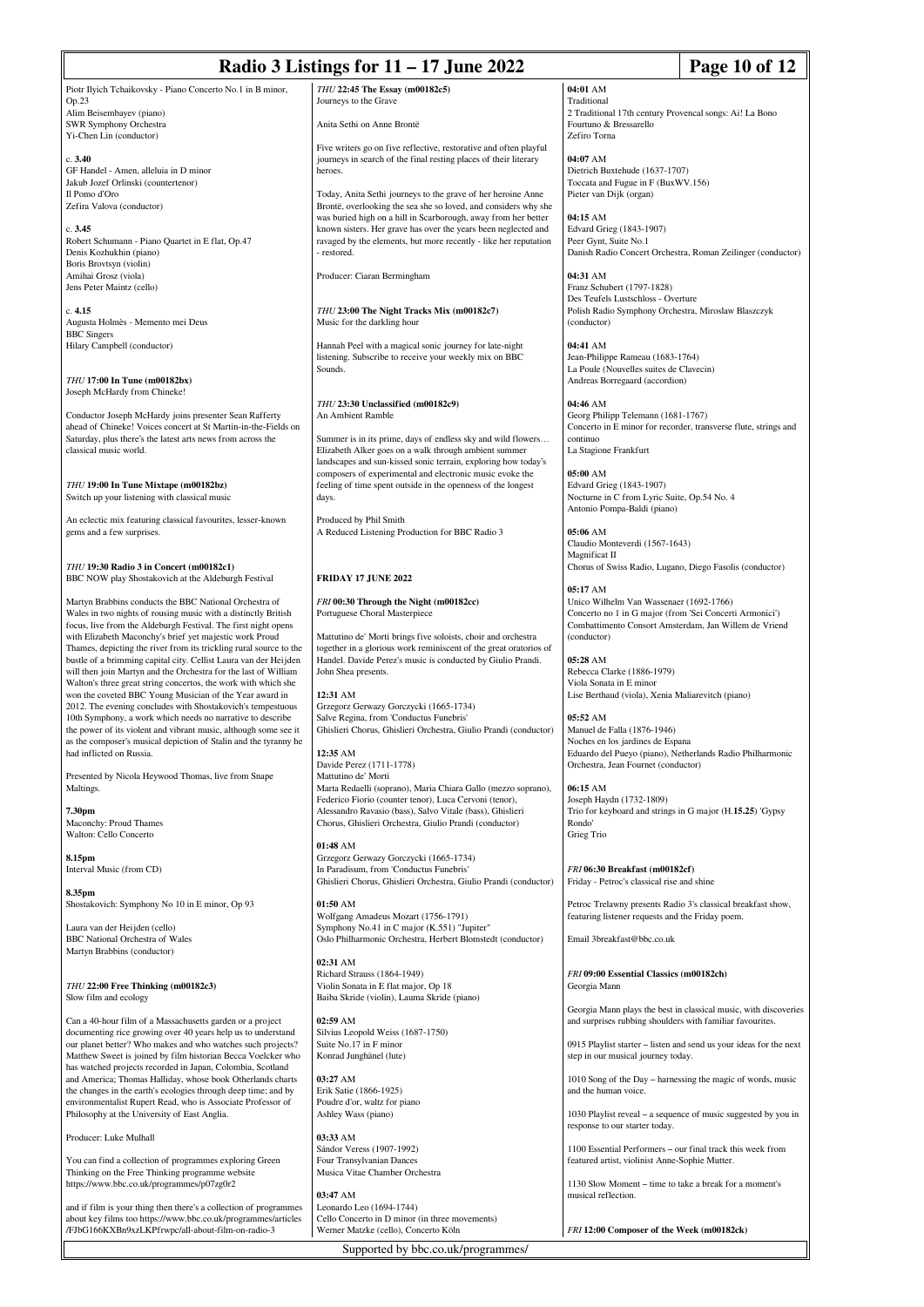| Radio 3 Listings for $11 - 17$ June 2022<br>Page 11 of 12                                                                      |                                                                                                                                                                                                  |                                                                                                                               |                                                                                                                                  |  |
|--------------------------------------------------------------------------------------------------------------------------------|--------------------------------------------------------------------------------------------------------------------------------------------------------------------------------------------------|-------------------------------------------------------------------------------------------------------------------------------|----------------------------------------------------------------------------------------------------------------------------------|--|
| Dvořák and America                                                                                                             | FRI 14:00 Afternoon Concert (m00182cm)                                                                                                                                                           | Britten: Suite on English Folk Tunes - 'A Time There Was',                                                                    |                                                                                                                                  |  |
| Leaving America                                                                                                                | Friday - Reinhard Goebel conducts Haydn and Mozart                                                                                                                                               | Op 90                                                                                                                         |                                                                                                                                  |  |
| Donald Macleod shows how Dvořák's American experiences<br>continued to influence his music, even after he had returned         | Ian Skelly introduces performances by the SWR Symphony<br>Orchestra ,including Haydn's Sinfonia Concertante in B flat and<br>Mozart's Symphony No 31, recorded last month at the                 | 8.10pm<br>Interval Music (from CD)                                                                                            |                                                                                                                                  |  |
| home.<br>Antonín Dvořák became the first Czech composer to achieve                                                             | Schwetzingen Festival. Plus there's music by John Foulds, Bach,<br>Prokofiev, Monteverdi and Betsy Jolas, alongside highlights<br>from the recent Beverley and East Riding Early Music Festival. | 8.30pm<br>Gavin Higgins: The Faerie Bride                                                                                     |                                                                                                                                  |  |
| global fame. His gift for transforming the folk styles of his<br>native Bohemia into richly romantic classical music won him   | John Foulds - The Isles of Greece, Op.48'2                                                                                                                                                       | Marta Fontanals-Simmons (Female Voice)<br>Roderick Williams (Male Voice)                                                      |                                                                                                                                  |  |
| admirers far beyond his homeland. Consequently, Dvořák was                                                                     | <b>BBC</b> Concert Orchestra                                                                                                                                                                     | <b>BBC</b> National Orchestra of Wales                                                                                        |                                                                                                                                  |  |
| approached to leave Europe and serve as director of the newly<br>established National Conservatory of Music in America. His    | Ronald Corp (conductor)                                                                                                                                                                          | Martyn Brabbins (conductor)                                                                                                   |                                                                                                                                  |  |
| sponsors hoped he would help foster a new and distinctive<br>American musical style, less reliant upon Germanic traditions.    | c. 2.05<br>Sergei Prokofiev - Excerpts from Romeo & Juliet                                                                                                                                       | FRI 22:00 The Verb (m00182cw)                                                                                                 |                                                                                                                                  |  |
| During his time in America, Dvořák composed many of his<br>most celebrated works, including his Ninth Symphony and his         | Fedor Rudin (violin)<br>SWR Symphony Orchestra                                                                                                                                                   | new writing and performance                                                                                                   | Ian McMillan's cabaret of the word, featuring the best poetry,                                                                   |  |
| Cello Concerto. This week, Donald Macleod focuses on<br>Dvořák's American years and uncovers what he achieved there.           | Yi-Chen Lin (conductor)                                                                                                                                                                          |                                                                                                                               |                                                                                                                                  |  |
| Dvořák waved goodbye to America for the last time in April                                                                     | c. 2.30<br>Claudio Monteverdi - Si ch'io vorrei morire                                                                                                                                           | FRI 22:45 The Essay (m00182cy)<br>Journeys to the Grave                                                                       |                                                                                                                                  |  |
| 1895. He'd become incredibly homesick for his beloved<br>Bohemia and the financial prospects he'd been led to expect           | singer pur                                                                                                                                                                                       | Paterson Joseph on Ignatius Sancho                                                                                            |                                                                                                                                  |  |
| from his post as Director of the National Conservatory of<br>Music had not materialised. Before leaving, he'd started work     | 3pm                                                                                                                                                                                              |                                                                                                                               | Five writers go on five reflective, restorative and often playful                                                                |  |
| on his Cello Concerto, inspired by his yearning for the                                                                        | Joseph Haydn - Sinfonia Concertante in B flat, Hob.I:105<br>Mila Georgieva (violin) / Anne Angere (oboe) / Frank-Michael                                                                         |                                                                                                                               | journeys in search of the final resting places of their literary                                                                 |  |
| Bohemian countryside. Back at home, Dvořák also completed<br>his String Quartet No 13 which some have seen to be his final     | Guthmann (cello)<br><b>SWR Symphony Orchestra</b>                                                                                                                                                | heroes.                                                                                                                       |                                                                                                                                  |  |
| work to have musical associations with America.                                                                                | Reinhard Goebel (conductor)                                                                                                                                                                      |                                                                                                                               | Concluding the series, Paterson Joseph retraces the footsteps of<br>pioneering writer, composer and abolitionist Ignatius Sancho |  |
| Dvořák's had set out to encourage American musicians to look<br>to their own traditions rather than simply following behind    | c.3.20<br>W.A. Mozart Symphony No.31 in D, K.97 "Paris"                                                                                                                                          | streets.                                                                                                                      | through Westminster to a lost grave beneath the still-pulsing                                                                    |  |
| Europe. He may not have been entirely successful but he did                                                                    | SWR Symphony Orchestra                                                                                                                                                                           |                                                                                                                               |                                                                                                                                  |  |
| encourage others in that aim, such as Harry T. Burleigh.<br>Burleigh said of Dvořák that he'd assisted in changing attitudes   | Reinhard Goebel (conductor)                                                                                                                                                                      | Producer: Ciaran Bermingham                                                                                                   |                                                                                                                                  |  |
| of African Americans towards their own folk tradition, and<br>most importantly, that Dvořák "was a man of the people".         | c.3.40<br>JS Bach arr. Avi Avital - Sarabande & Gigue [Partita No.2 in D<br>minor, BWV.1004]                                                                                                     | FRI 23:00 Late Junction (m0014h1x)                                                                                            |                                                                                                                                  |  |
| Cello Concerto in B minor, Op 104 (excerpt)                                                                                    | Avi Avital (mandolin)                                                                                                                                                                            | Keeley Forsyth's mixtape                                                                                                      |                                                                                                                                  |  |
| Alisa Weilerstein, cello<br>Czech Philharmonic Orchestra                                                                       | Omer Klein (piano)                                                                                                                                                                               | Verity Sharp shares a mixtape from composer, singer and actor<br>Keeley Forsyth. Born in Oldham and now based in Harrogate,   |                                                                                                                                  |  |
| Jiří Bělohlávek, conductor                                                                                                     | c.3.45<br>Betsy Jolas - Letters from Bachville                                                                                                                                                   | Forsyth released her debut album Debris in 2020 to great                                                                      | acclaim, after more than 20 years as a successful actor starring                                                                 |  |
| Dvořák Arr. J. Suk<br>Lullaby, B194                                                                                            | Ryan Wigglesworth (conductor)                                                                                                                                                                    | in the likes of Happy Valley and Waterloo Road. Her music is<br>sparse, intimate and centred around her voice, often haunting |                                                                                                                                  |  |
| Josef Suk, viola<br>Vladimir Ashkenazy, piano                                                                                  | c. 4.05<br>JS Bach - Trio Sonata in G, BWV.1039                                                                                                                                                  | and emotionally raw. Her second album Limbs is out this<br>month, and explores themes including a fear of death, cruelty,     |                                                                                                                                  |  |
| String Quartet No 14, Op 105 (Molto vivace)<br>Alban Berg Quartet                                                              | Arcangelo<br>Jonathan Cohen (director)                                                                                                                                                           | love and tenderness.<br>Forsyth says that when she sings she connects to a female                                             |                                                                                                                                  |  |
| Cello Concerto in B minor, Op 104 (Adagio ma non troppo)                                                                       | FRI 16:30 The Listening Service (m0018234)                                                                                                                                                       | energy, almost separate from herself. Her mixtape for Late<br>Junction celebrates women vocalists and musicians that inspire  |                                                                                                                                  |  |
| Alisa Weilerstein, cello                                                                                                       | [Repeat of broadcast at 17:00 on Sunday]                                                                                                                                                         | and move her, from French icon Édith Piaf and Colombian                                                                       |                                                                                                                                  |  |
| Czech Philharmonic Orchestra<br>Jiří Bělohlávek, conductor                                                                     |                                                                                                                                                                                                  | the pedal steel guitar playing of Susan Alcorn.                                                                               | electronic artist Lucrecia Dalt to folk music from Palestine and                                                                 |  |
| String Quartet No 13 in G, Op 106 (excerpt)                                                                                    | FRI 17:00 In Tune (m00182cp)<br>Live from Aldeburgh Festival                                                                                                                                     | Elsewhere in the show there's new releases including                                                                          |                                                                                                                                  |  |
| Pavel Haas Quartet                                                                                                             | Sean Rafferty presents a special edition, live from the Britten                                                                                                                                  | psychedelic electronics from the Democratic Republic of                                                                       | Congo and producer La Roche, jazz inspired by the west coast                                                                     |  |
| Cello Concerto in B minor, Op 104 (Finale)<br>Alisa Weilerstein, cello                                                         | Studio, Snape Maltings, with performances from some of this<br>year's Aldeburgh Festival artists, including violinist Elena                                                                      | of Sweden from the ensemble Koma Saxo and a new                                                                               |                                                                                                                                  |  |
| Czech Philharmonic Orchestra                                                                                                   | Urioste, pianist Tom Poster, tenor Karim Sulayman and                                                                                                                                            | compilation celebrating the works of Dutch synth designer Rob<br>Hordijk.                                                     |                                                                                                                                  |  |
| Jiří Bělohlávek, conductor                                                                                                     | guitarist Sean Shibe.                                                                                                                                                                            | Produced by Katie Callin                                                                                                      |                                                                                                                                  |  |
| Produced by Luke Whitlock                                                                                                      | FRI 19:00 In Tune Mixtape (m00182cr)                                                                                                                                                             | A Reduced Listening production for BBC Radio 3                                                                                |                                                                                                                                  |  |
| FRI 13:00 Radio 3 Lunchtime Concert (m000qwhp)                                                                                 | The eclectic classical mix                                                                                                                                                                       | 01 00:00:03 Kajsa Magnarsson (artist)<br>You could also say                                                                   |                                                                                                                                  |  |
| Belfast International Arts Festival 2020 (4/4)                                                                                 | An eclectic mix featuring classical favourites, lesser-known<br>gems and a few surprises.                                                                                                        | Performer: Kajsa Magnarsson<br>Performer: Marta Forsberg                                                                      |                                                                                                                                  |  |
| John Toal introduces a recital from the acclaimed pianist                                                                      |                                                                                                                                                                                                  | Duration 00:02:37                                                                                                             |                                                                                                                                  |  |
| Martin James Bartlett - winner of BBC Young Musician in<br>2014. It was recorded in St. Mark's Church of Ireland in the        | FRI 19:30 Radio 3 in Concert (m00182ct)                                                                                                                                                          | 02 00:03:31 La Roche (artist)                                                                                                 |                                                                                                                                  |  |
| east of the city: the church in which CS Lewis was baptised,<br>where his parents were married and his grandfather was rector. | BBC NOW play Higgins at the Aldeburgh Festival                                                                                                                                                   | Afrohouse<br>Performer: La Roche                                                                                              |                                                                                                                                  |  |
| Presented by John Toal.                                                                                                        | In the second of their Aldeburgh Festival performances, the<br>BBC National Orchestra of Wales and conductor Martyn                                                                              | Duration 00:03:03                                                                                                             |                                                                                                                                  |  |
| Music includes works by Rachmaninov and Gershwin.                                                                              | Brabbins present a programme of British music, culminating<br>with the world premiere of The Faerie Bride, a cantata by the                                                                      | 03 00:06:35 Teresa Winter (artist)<br>Drowning By Numbers Pt ii                                                               |                                                                                                                                  |  |
| Bach/Busoni: Ich Ruf zu Dir, Herr Jesu Christ                                                                                  | Orchestra's Composer in Association, Gavin Higgins. In this<br>work, Higgins sets words written by Francesca Simon depicting                                                                     | Performer: Teresa Winter<br>Duration 00:04:01                                                                                 |                                                                                                                                  |  |
| Bach/Hess: Jesu, Joy of Man's Desiring<br>Schumann/Liszt: Widmung                                                              | the Welsh myth 'The Lady of Lyn y Fan Fach' in which the<br>eponymous faerie marries a man on the condition he must not                                                                          |                                                                                                                               |                                                                                                                                  |  |
| Wagner/Liszt: Isolde's Liebestod from Tristan and Isolde                                                                       | strike her three times or she will immediately return to the lake                                                                                                                                | 04 00:10:36 Alabaster dePlume (artist)<br>The Sound Of My Feet On This Earth Is A Song To Your Spirit                         |                                                                                                                                  |  |
| Rachmaninov:                                                                                                                   | in which she dwelled. This world premiere is preceded by<br>Grace Williams's Sea Sketches, a fantastically evocative                                                                             | Performer: Alabaster dePlume<br>Duration 00:03:11                                                                             |                                                                                                                                  |  |
| Prelude in B minor, Op. 32 No.10<br>Prelude in G Major, Op. 32 No 5                                                            | depiction of the South Wales coastline. Fittingly, we also hear<br>Williams' dear friend—and one of the founders of the                                                                          | 05 00:14:56 Amir Hayat (artist)                                                                                               |                                                                                                                                  |  |
| Prelude in G Sharp minor, Op. 32 No. 12 Vocalise, Op.34<br>No.14 (arr. Wild)                                                   | Aldeburgh Festival-Benjamin Britten. His Suite on English<br>Folk Tunes is a late work which he subtitled 'A time there                                                                          | Garden Of Flowers<br>Performer: Amir Hayat                                                                                    |                                                                                                                                  |  |

Rachmaninov:<br>Prelude in B minor, Op. 32 No 5<br>Prelude in G Sharp minor, Op. 32 No. 12 Vocalise, Op.34<br>No.14 (arr. Wild)<br>Where Beauty Dwells, Op. 21 No.7 (arr. Wild)<br>Where Beauty Dwells, Op. 21 No.7 (arr. Wild)

Gershwin: The Man I Love Gershwin (arr. Wild): Embraceable You Gershwin: I Got Rhythm Martin James Bartlett (piano)

Presented by Nicola Heywood Thomas live from Snape Maltings.

was...', referring both to older musical traditions, and his own

**7.30pm** G Williams: Sea Sketches

earlier compositions.

Supported by bbc.co.uk/programmes/

## 07 **00:23:19** Keeley Forsyth (artist)

06 **00:20:15** Piotr Kurek (artist) Soloists Performer: Piotr Kurek Duration 00:02:02

Performer: Amir Hayat Duration 00:05:18